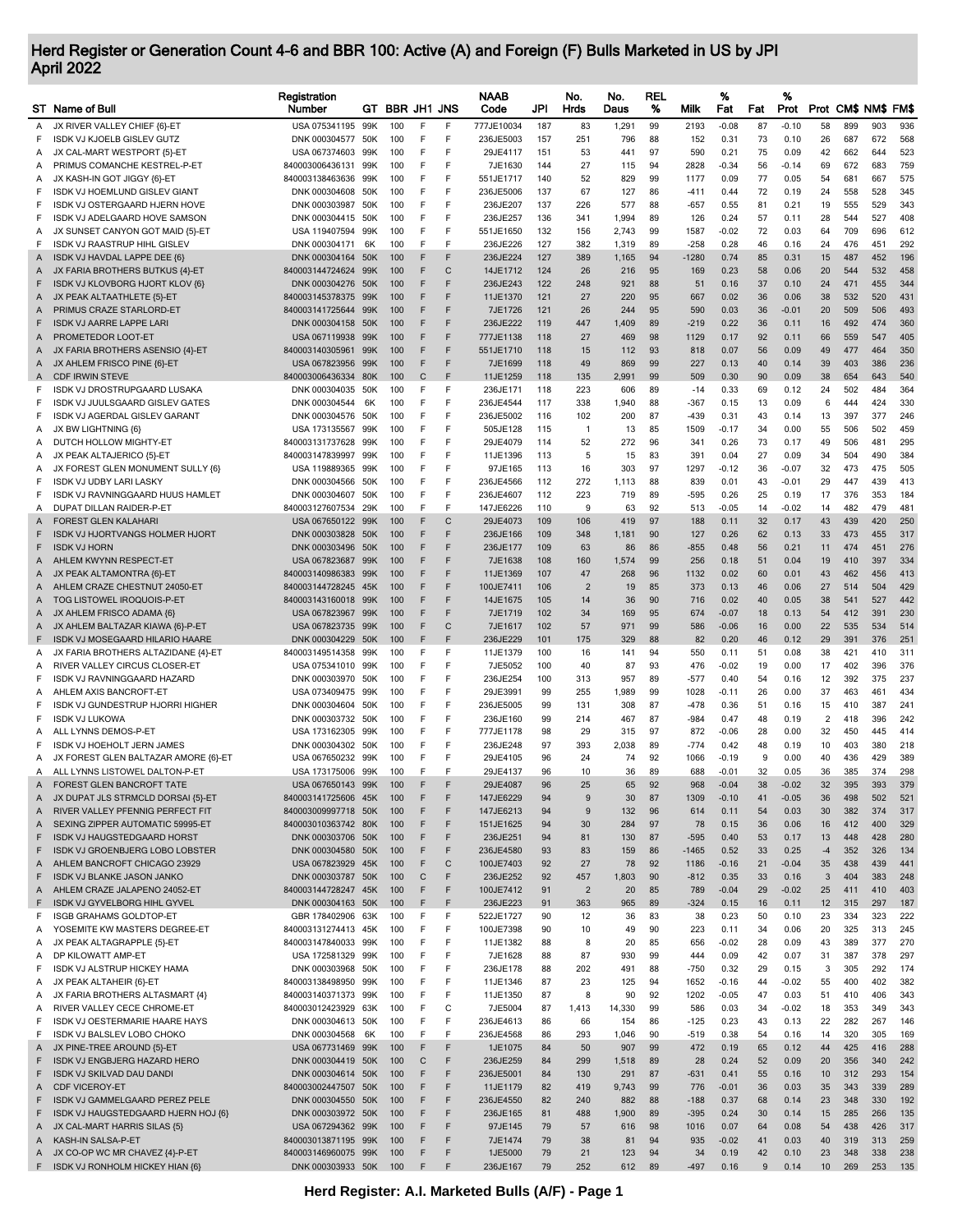Herd Register or Generation Count 4-6 and BBR 100: Active (A) and Foreign (F) Bulls Marketed in US by JPI April 2022

|              |                |                  |               | <b>DPR</b> |               |                          |            | Type                             | Type                 | Type     |                  |                            |                  |                  |                                      |                    |                                      |                                      |                  |                  |                  |                  |                                      |                   |                                      | RTP              | <b>RTP</b>       |               |
|--------------|----------------|------------------|---------------|------------|---------------|--------------------------|------------|----------------------------------|----------------------|----------|------------------|----------------------------|------------------|------------------|--------------------------------------|--------------------|--------------------------------------|--------------------------------------|------------------|------------------|------------------|------------------|--------------------------------------|-------------------|--------------------------------------|------------------|------------------|---------------|
| SCS          | PL             | LIV              |               |            |               | DPR REL CCR HCR EFI Hrds |            |                                  | Daus                 | REL      | FS               | ST                         | <b>SR</b>        | DF               | RA                                   | <b>RW</b>          | RL                                   | FA                                   | FU.              |                  | RH RUW UC        |                  | UD                                   | ТP                | TL                                   | RV               | s٧               | JUI           |
| 2.93         | 5.1            | $-1.9$           | $-1.1$        | 88         | $-0.3$        | 1.5                      | 8.0        | 38                               | 564                  | 98       | 2.5              | 0.0                        | $-0.8$           | 3.1              | 0.0                                  | $-1.2$             | 0.0                                  | S <sub>0.5</sub>                     | 0.6              | 3.7              | 2.6              | 2.1              | D1.0                                 | C2.2              | L <sub>0.9</sub>                     | C1.7             | B1.5             | 13.9          |
| 2.88         | 2.9            | 0.6              | 0.9           | 77         | 3.8           | 4.7                      | 3.1        | 117                              | 355                  | 79       |                  | $-0.3 -0.8$                | $-1.6$           | 0.9              | L <sub>0.1</sub>                     | $-1.4$             | P0.4                                 | L0.8                                 | $-1.4$           | 0.0              | 0.3              | 0.6              | S0.7                                 | C1.4              | S0.9                                 | C1.3             | 0.0              | 1.3           |
| 2.76         | 3.6            | 1.8              | $-0.3$        | 83         | $-0.8$        | 1.1                      | 7.9        | 23                               | 208                  | 96       | 1.5              | 1.1                        | 0.8              | 1.1              | H0.5                                 | 0.8                | P <sub>0.2</sub>                     | S0.6                                 | 1.6              | 1.4              | 0.3              | $-0.4$           | S0.4                                 | C1.5              | L <sub>0.5</sub>                     | CO.6             | B0.6             | 8.2           |
| 3.07         | 3.9            | 1.3              | $-1.0$        | 83         | 0.0           | 1.5                      | 9.4        | 18                               | 72                   | 91       | 0.0              | $-0.1$                     | 0.5              | 0.2              | L1.2                                 | $-0.2$             | P <sub>0.5</sub>                     | 0.0                                  | $-1.2$           | 0.3              | 0.6              | 0.4              | D1.6                                 | W1.1              | S <sub>0.5</sub>                     | W0.8             | B1.3             | $-2.0$        |
| 2.84         | 4.3            | $-0.6$           | $-1.7$        | 89         | $-1.1$        | 0.6                      | 9.2        | 26                               | 321                  | 97       | 1.0              | 1.0                        | 1.1              | 1.3              | H1.3                                 | 0.8                | P0.4                                 | S0.7                                 | $-0.1$           | 0.1              | 0.9              | 0.4              | D1.4                                 | CO.3              | S <sub>0.2</sub>                     | CO.3             | CO.1             | $-1.9$        |
| 2.57<br>2.81 | 2.1<br>1.0     | 0.1<br>0.3       | 0.8<br>2.9    | 68<br>76   | 2.1<br>3.7    | 2.2<br>2.7               | 2.6<br>2.0 | 0<br>122                         | 0<br>298             | 72<br>78 | $-0.6$           | $-1.1$<br>$-0.6$           | 0.3<br>$-0.4$    | $-1.0$<br>$-0.8$ | L <sub>0.1</sub><br>H0.5             | 0.3<br>$-0.8$      | P0.1<br>S0.1                         | S <sub>0.2</sub><br>L0.4             | $-0.1$<br>$-2.2$ | $-0.5$<br>$-2.0$ | $-0.6$<br>$-0.6$ | $-0.1$<br>$-0.9$ | S <sub>1.2</sub><br>D <sub>0.5</sub> | 0.0<br>W0.6       | S <sub>0.4</sub><br>S <sub>1.9</sub> | W0.3<br>W0.4     | CO.1<br>CO.2     | 0.5<br>$-9.4$ |
| 2.81         | 3.0            | 1.2              | 2.9           | 79         | 4.0           | 3.3                      | 4.2        | 168                              | 817                  | 81       | $-1.1$<br>$-0.6$ | 0.6                        | 0.3              | $-0.6$           | H0.5                                 | $-0.7$             | P0.1                                 | S <sub>0.4</sub>                     | $-1.4$           | $-0.9$           | $-0.2$           | $-0.7$           | S0.3                                 | W1.7              | L <sub>0.5</sub>                     | W2.2             | CO.1             | $-6.6$        |
| 2.78         | 4.8            | $-1.9$           | $-3.5$        | 97         | $-2.6$        | $-1.4$                   | 8.8        | 83                               | 1,391                | 99       | 0.4              | 0.1                        | 0.6              | 0.7              | H1.0                                 | 0.1                | P0.4                                 | S0.8                                 | 0.2              | $-0.8$           | 0.4              | $-0.5$           | D <sub>0.8</sub>                     | W0.1              | L <sub>0.1</sub>                     | W0.9             | C1.3             | $-6.1$        |
| 2.65         | 2.4            | 0.3              | 2.4           | 79         | 3.5           | 4.3                      | 3.4        | 177                              | 669                  | 80       | $-0.6$           | $-0.1$                     | $-0.1$           | $-0.5$           | L0.6                                 | 0.5                | P <sub>0.5</sub>                     | 0.0                                  | $-0.5$           | $-0.7$           | $-0.9$           | $-0.3$           | S1.9                                 | W0.4              | S1.0                                 | W0.3             | CO.8             | $-0.1$        |
| 2.78         | $-0.2$         | 0.6              | 1.5           | 82         | 2.3           | 3.9                      | 2.4        | 180                              | 599                  | 90       |                  | $-0.1 - 0.5$               | 0.8              | $-0.4$           | L <sub>0.2</sub>                     | 0.2                | P0.5                                 | S0.6                                 | $-0.1$           | $-0.6$           | $-0.7$           | 1.0              | S0.7                                 | C1.0              | L <sub>0.6</sub>                     | CO.5             | B0.6             | 0.4           |
| 2.86         | 4.0            | $-0.3$           | 0.9           | 76         | 1.3           | 4.3                      | 7.4        | 6                                | 31                   | 87       |                  | $1.0 -0.2$                 | $-0.2$           | 1.0              | H0.6                                 | 0.0                | S <sub>0.9</sub>                     | L <sub>0.5</sub>                     | 0.7              | 1.0              | $-0.3$           | 0.0              | S0.7                                 | W0.1              | S0.1                                 | W0.5             | B <sub>0.9</sub> | 6.3           |
| 2.82         | 2.4            | 0.6              | 4.5           | 77         | 4.5           | 3.5                      | 3.0        | 151                              | 529                  | 80       |                  | $-0.4 -1.1$                | $-0.6$           | 0.5              | L1.8                                 | 0.0                | S <sub>0.3</sub>                     | L <sub>0.3</sub>                     | $-1.5$           | $-0.7$           | $-0.7$           | $-1.3$           | D1.2                                 | W1.9              | S <sub>0.9</sub>                     | W <sub>2.4</sub> | C1.1             | $-9.5$        |
| 2.86         | 3.8            | 0.7              | $-0.1$        | 79         | 0.5           | 5.0                      | 9.0        | $\overline{4}$                   | 5                    | 82       |                  | $0.7 - 0.5$                | $-0.4$           | 0.5              | H1.1                                 | $-0.3$             | S <sub>0.8</sub>                     | L <sub>0.4</sub>                     | 0.5              | 0.1              | $-0.6$           | 0.3              | D <sub>0.5</sub>                     | C1.0              | S <sub>0.2</sub>                     | CO.5             | CO.7             | $-0.2$        |
| 2.94         | 4.5            | 2.0              | 1.8           | 74         | 2.6           | 3.3                      | 7.5        | 3                                | 3                    | 80       | 1.5              | 0.8                        | $-0.3$           | 0.7              | L <sub>0.2</sub>                     | $-0.1$             | P <sub>0.2</sub>                     | S0.9                                 | 2.0              | 2.0              | 0.2              | 0.9              | S2.9                                 | CO.9              | L1.3                                 | CO.9             | B0.4             | 14.6          |
| 2.73         | 3.2            | 0.2              | 2.1           | 79         | 4.6           | 6.7                      | 3.0        | 188                              | 624                  | 80       |                  | $-0.8 -2.4$                | $-0.9$           | $-1.0$           | H <sub>0.3</sub>                     | $-1.1$             | P <sub>0.8</sub>                     | S0.9                                 | $-0.7$           | $-0.7$           | $-1.2$           | $-0.3$           | S0.6                                 | W0.4              | L1.4                                 | W1.6             | CO.2             | $-4.8$        |
| 3.27         | 0.3            | $-2.4$           | $-2.2$        | 87         | $-2.3$        | $-0.3$                   | 8.9        | 14                               | 211                  | 95       | 0.9              | 3.3                        | 1.0              | 1.6              | L <sub>0.7</sub>                     | 0.9                | S <sub>0.2</sub>                     | 0.0                                  | 0.3              | 1.5              | 0.9              | 0.1              | S <sub>0.1</sub>                     | W1.3              | L1.1                                 | W1.4             | B0.1             | 3.3           |
| 3.01<br>3.02 | 1.3<br>1.5     | $-3.3$<br>$-1.3$ | $-0.6$<br>1.9 | 79<br>85   | 0.2<br>2.8    | 3.0<br>3.9               | 7.4<br>9.7 | $\overline{4}$<br>24             | 17<br>133            | 85<br>94 | 1.0<br>1.2       | 1.7<br>3.1                 | 0.4<br>0.5       | 0.9<br>0.4       | L <sub>0.9</sub><br>H <sub>0.7</sub> | 0.3<br>0.8         | 0.0<br>P <sub>0.5</sub>              | 0.0<br>S1.6                          | 1.4<br>3.1       | 0.9<br>1.3       | $-0.2$<br>$-0.9$ | $-0.3$<br>0.4    | S <sub>1.3</sub><br>S3.5             | W0.2<br>W0.2      | S <sub>0.7</sub><br>L <sub>0.7</sub> | W0.6<br>W1.1     | CO.4<br>CO.1     | 6.7<br>13.4   |
| 3.09         | 3.6            | $1.2$            | $-3.9$        | 97         | $-3.2$        | 0.9                      | 10.5       | 72                               | 1,344                | 99       | 0.9              | 1.0                        | $-0.2$           | 0.8              | L1.5                                 | 0.1                | S0.7                                 | L <sub>0.3</sub>                     | 0.3              | 0.6              | 0.6              | 0.6              | S0.1                                 | C1.2              | S0.3                                 | C1.5             | CO.7             | 3.1           |
| 2.80         | 0.6            | 0.2              | 1.1           | 79         | 2.4           | 0.8                      | 4.2        | 128                              | 332                  | 81       |                  | $-1.2 - 1.0$               | $-0.6$           | 0.2              | L2.2                                 | $-0.9$             | S1.0                                 | L1.0                                 | $-2.9$           | $-0.8$           | $-0.5$           | 0.5              | D1.7                                 | CO.9              | S0.1                                 | C1.6             | CO.5             | $-9.2$        |
| 2.54         | 5.0            | 1.5              | 3.6           | 78         | 5.0           | 5.6                      | 2.4        | 164                              | 830                  | 77       |                  | $-0.9 - 1.0$               | $-0.8$           | $-1.1$           | H <sub>0.1</sub>                     | $-0.7$             | S <sub>0.2</sub>                     | 0.0                                  | 1.5              | $-0.4$           | $-0.9$           | $-0.8$           | S3.6                                 | W1.2              | S <sub>1.2</sub>                     | W1.0             | CO.8             | 6.4           |
| 2.72         | 2.5            | $-1.0$           | 3.6           | 74         | 3.5           | 4.1                      | 3.6        | 60                               | 121                  | 79       | 0.1              | 1.4                        | 0.0              | $-0.1$           | L0.4                                 | 0.7                | P0.3                                 | S0.4                                 | 1.3              | 0.4              | $-0.1$           | $-0.4$           | S3.9                                 | CO.6              | S <sub>0.9</sub>                     | CO.4             | CO.9             | 10.0          |
| 3.07         | 1.7            | $-0.1$           | $-1.5$        | 72         | $-0.1$        | 3.8                      | 9.2        | 0                                | 0                    | 81       |                  | $1.0 -0.4$                 | $-0.4$           | 1.8              | H0.5                                 | $-0.3$             | S0.7                                 | S0.1                                 | 0.3              | 1.7              | 1.2              | 0.7              | D <sub>0.2</sub>                     | W0.5              | L0.4                                 | W0.5             | B0.3             | 5.2           |
| 2.85         | 1.3            | $-2.2$           | $-1.6$        | 84         | $-1.4$        | 2.0                      | 9.6        | 32                               | 84                   | 91       | 0.0              | $-0.1$                     | 1.3              | $-0.7$           | H1.1                                 | 1.3                | P <sub>0.5</sub>                     | L <sub>0.5</sub>                     | 1.1              | $-1.0$           | $-0.7$           | 0.0              | D <sub>0.1</sub>                     | C1.2              | S <sub>0.5</sub>                     | CO.7             | CO.9             | $-1.8$        |
| 2.93         | 3.2            | $-1.9$           | 0.5           | 70         | 2.3           | 5.9                      | 7.9        | 0                                | 0                    | 79       | 0.1              | $-2.5$                     | $-1.1$           | $-0.1$           | H <sub>0.9</sub>                     | $-1.3$             | S0.1                                 | L <sub>0.9</sub>                     | 0.1              | $-0.2$           | $-1.0$           | $-0.3$           | S <sub>0.2</sub>                     | 0.0               | S <sub>0.4</sub>                     | CO.1             | B0.5             | 0.8           |
| 2.93         | 4.2            | 1.9              | 2.3           | 85         | 2.7           | 2.0                      | 7.9        | 4                                | 50                   | 89       | 0.6              | 0.6                        | 0.8              | 0.7              | H0.6                                 | 0.8                | S <sub>0.9</sub>                     | L <sub>0.2</sub>                     | 0.9              | 1.2              | 0.9              | 0.3              | D <sub>0.6</sub>                     | W1.1              | L1.3                                 | W2.1             | CO.2             | 1.2           |
| 2.75         | 2.3            | 0.0              | 2.3           | 78         | 3.7           | 3.7                      | 2.8        | 131                              | 504                  | 79       | $-0.7$           | $-0.9$                     | 0.4              | $-0.9$           | L <sub>0.3</sub>                     | $-0.4$             | S0.3                                 | S0.4                                 | $-0.5$           | $-1.1$           | $-1.0$           | $-0.4$           | D <sub>0.5</sub>                     | W2.3              | L1.9                                 | W2.4             | B0.1             | $-8.6$        |
| 2.82<br>2.84 | 2.2<br>5.3     | 0.2<br>0.9       | 4.4           | 78<br>76   | 4.6<br>4.2    | 4.6                      | 3.9<br>8.7 | 95<br>3                          | 278<br>31            | 80<br>87 |                  | $-0.2 -0.1$<br>$0.0 - 1.0$ | 0.0              | $-0.5$<br>0.0    | H <sub>1.1</sub>                     | 0.0<br>$-1.8$      | S0.6                                 | S1.1<br>L <sub>0.2</sub>             | 1.2              | $-0.3$           | $-0.2$           | $-0.7$           | S2.0                                 | CO.3<br>W1.1      | L <sub>0.2</sub>                     | W0.4             | CO.6<br>B0.6     | 3.1           |
| 3.12         | 2.3            | $-0.6$           | 3.3<br>1.0    | 85         | 2.6           | 1.3<br>2.6               | 7.6        | 59                               | 261                  | 96       |                  | $1.1 \quad 1.5$            | $-1.2$<br>0.2    | 0.7              | L1.2<br>H1.1                         | 0.3                | P <sub>0.5</sub><br>P <sub>0.8</sub> | S1.0                                 | 0.2<br>1.8       | 0.8<br>0.9       | $-0.5$<br>$-0.1$ | $-0.6$<br>$-0.2$ | S <sub>1.2</sub><br>S1.3             | CO.7              | L <sub>0.3</sub><br>S <sub>0.7</sub> | W0.7<br>CO.2     | CO.6             | 4.6<br>7.7    |
| 2.93         | 0.7            | $-0.9$           | 1.9           | 81         | 1.0           | $1.2$                    | 2.9        | 195                              | 679                  | 84       | $-0.6$           | $-0.7$                     | 0.0              | 0.3              | L1.3                                 | 0.0                | P0.1                                 | L0.4                                 | $-1.4$           | $-1.2$           | $-0.5$           | $-0.8$           | D <sub>0.9</sub>                     | CO.2              | S <sub>0.5</sub>                     | W0.7             | C1.6             | $-9.8$        |
| 2.87         | 1.9            | $-0.7$           | 3.6           | 73         | 4.7           | 2.7                      | 2.4        | 56                               | 77                   | 78       |                  | $-1.6 - 1.9$               | $-1.2$           | $-0.5$           | H <sub>0.4</sub>                     | $-1.2$             | S <sub>0.9</sub>                     | L <sub>0.5</sub>                     | $-3.1$           | $-2.2$           | $-1.7$           | $-0.3$           | D1.4                                 | W1.7              | S <sub>0.1</sub>                     | W1.2             | C1.4             | $-17.0$       |
| 2.68         | 2.0            | $-0.1$           | $-1.0$        | 92         | 0.9           | 7.1                      | 10.3       | 101                              | 379                  | 96       | 1.9              | 1.9                        | $-0.1$           | 1.5              | L <sub>0.5</sub>                     | 0.7                | S0.3                                 | S <sub>0.4</sub>                     | 2.6              | 1.3              | 0.8              | 0.3              | S <sub>2.2</sub>                     | C2.0              | S <sub>0.8</sub>                     | C1.6             | C1.0             | 12.6          |
| 2.96         | 2.0            | $-0.8$           | $-1.2$        | 79         | 0.5           | 3.8                      | 8.7        | 12                               | 40                   | 88       | 1.3              | 1.3                        | 1.3              | 0.9              | H0.5                                 | 1.2                | S <sub>0.6</sub>                     | S0.6                                 | 2.1              | 1.2              | 0.7              | 0.4              | S0.3                                 | CO.8              | L <sub>0.7</sub>                     | CO.3             | C1.1             | 5.6           |
| 2.96         | 3.4            | 1.9              | $-0.9$        | 74         | 0.1           | 0.5                      | 10.4       | $\mathbf 0$                      | $\pmb{0}$            | 81       | 1.9              | 1.0                        | $-0.3$           | 2.4              | H0.6                                 | 0.1                | S <sub>0.4</sub>                     | S0.8                                 | 1.5              | 3.1              | 1.7              | 1.6              | S <sub>0.9</sub>                     | CO.9              | L2.2                                 | CO.9             | <b>B1.1</b>      | 14.1          |
| 2.75         | 4.7            | 2.7              | $-2.2$        | 76         | $-1.4$        | $-0.1$                   | 8.7        | 11                               | 34                   | 88       |                  | $0.4 - 1.0$                | 0.6              | 0.3              | H <sub>0.2</sub>                     | 0.3                | P <sub>0.5</sub>                     | S0.3                                 | 0.0              | 0.0              | 0.9              | $-0.2$           | D <sub>1.5</sub>                     | W0.1              | S <sub>1.4</sub>                     | W0.4             | <b>B0.4</b>      | $-1.1$        |
| 2.89         | 2.7            | $-1.2$           | $-0.7$        | 82         | 0.4           | 1.4                      | 9.2        | 17                               | 59                   | 90       | 1.1              | 1.6                        | 0.6              | 0.4              | H <sub>0.4</sub>                     | 0.7                | P <sub>0.7</sub>                     | S1.4                                 | 2.7              | 1.3              | 0.0              | $-0.4$           | S2.3                                 | W0.2              | L1.5                                 | W1.7             | CO.5             | 8.9           |
| 3.03         | 5.0            | 1.1              | $-0.7$        | 90         | 1.0           | 3.4                      | 8.7        | 28                               | 343                  | 97       |                  | $0.9 - 1.3$                | $-2.2$           | 1.4              | L <sub>0.2</sub>                     | $-2.2$             | S <sub>1.1</sub>                     | 0.0                                  | 1.0              | 2.9              | $-0.2$           | 0.6              | S1.9                                 | W1.2              | L <sub>0.9</sub>                     | W1.7             | B1.1             | 13.3          |
| 2.97         | 0.7            | $-1.8$           | 2.2           | 75         | 3.4           | 0.6                      | 2.9        | 111                              | 201                  | 80       | $-0.4$           | 0.1                        | 0.0              | 0.4              | H2.4                                 | 0.1                | P <sub>1.0</sub>                     | S0.7                                 | $-0.1$           | 0.3              | 0.3              | $-0.8$           | S <sub>0.9</sub>                     | W0.6              | S <sub>0.5</sub>                     | W1.3             | CO.6             | 0.9           |
| 3.05<br>2.78 | 1.8<br>3.8     | 0.4<br>1.7       | 0.4<br>3.0    | 78<br>79   | $-1.0$<br>3.3 | 2.5<br>-0.1              | 8.4<br>7.6 | 3<br>17                          | 6<br>30              | 82<br>87 | 0.6<br>0.8       | 1.3<br>$-0.1$              | 1.1<br>$-0.3$    | 0.8<br>0.5       | H <sub>0.9</sub><br>H <sub>1.1</sub> | 1.2<br>0.2         | 0.0<br>0.0                           | S0.1<br>S0.3                         | 0.7<br>1.1       | 0.1<br>0.8       | 0.0<br>$-0.4$    | 0.1<br>0.6       | D <sub>0.1</sub><br>S1.0             | CO.7<br>0.0       | S0.3<br>L <sub>0.7</sub>             | CO.7<br>CO.1     | CO.5<br>CO.2     | 1.3<br>5.1    |
| 2.98         | 1.5            | 0.1              | 4.2           | 79         | 3.9           | 2.0                      | 2.5        | 166                              | 565                  | 80       |                  | $-0.9 - 1.4$               | 0.6              | $-1.1$           | H <sub>1.2</sub>                     | 0.1                | P0.4                                 | S0.5                                 | 0.3              | $-0.8$           | $-0.8$           | $-2.1$           | D <sub>0.7</sub>                     | W2.8              | S <sub>0.2</sub>                     | W3.6             | CO.4             | $-7.0$        |
| 3.05         | 3.0            | 0.6              | $-0.6$        | 96         | 0.1           | 2.5                      | 9.5        | 140                              | 1,005                | 99       | 1.5              | 0.8                        | $-0.6$           | 1.7              | L <sub>0.7</sub>                     | $-0.5$             | P <sub>1.0</sub>                     | S <sub>1.2</sub>                     | 0.8              | 1.7              | 1.6              | 0.5              | S <sub>0.2</sub>                     | CO.4              | S <sub>0.5</sub>                     | C1.1             | B0.2             | 8.4           |
| 2.70         | 2.1            | $-1.3$           | 1.3           | 70         | 2.6           | 1.0                      | 2.3        | 0                                | 0                    | 72       | $-0.8$           | $-0.4$                     | 0.2              | $-0.6$           | H0.5                                 | 0.1                | P0.9                                 | S0.7                                 | $-0.1$           | 0.0              | $-0.4$           | $-0.6$           | S1.5                                 | W1.3              | L <sub>0.4</sub>                     | W1.9             | CO.6             | $-0.2$        |
| 2.78         | 2.0            | 0.1              | 3.5           | 74         | 3.7           | 3.2                      | 2.0        | 147                              | 319                  | 78       |                  | $-1.5 - 1.6$               | $-0.8$           | $-0.6$           | L1.1                                 | $-1.5$             | S <sub>0.5</sub>                     | L1.2                                 | $-2.2$           | $-1.9$           | $-1.7$           | $-0.2$           | D <sub>0.4</sub>                     | W1.6              | S0.3                                 | W1.3             | CO.5             | $-11.5$       |
| 2.88         | 5.0            | 2.0              | $-0.4$        | 77         | 0.2           | 1.6                      | 9.4        | 9                                | 13                   | 85       | 0.9              | 0.2                        | 0.9              | 0.4              | H0.5                                 | 0.9                | S0.3                                 | S0.4                                 | 1.6              | $-0.1$           | 0.1              | 0.6              | S <sub>0.9</sub>                     | C1.7              | S <sub>1.1</sub>                     | C1.0             | CO.8             | 4.7           |
| 2.79         | 2.0            | $-1.5$           | 0.8           | 80         | 3.7           | 4.4                      | 3.7        | 186                              | 927                  | 81       |                  | $-0.7 -1.5$                | $-0.4$           | $-0.6$           | H2.4                                 | $-0.6$             | S <sub>0.2</sub>                     | L <sub>0.2</sub>                     | $-0.4$           | $-0.7$           | $-0.2$           | $-0.5$           | S <sub>0.5</sub>                     | W1.4              | S0.4                                 | W1.3             | 0.0              | $-2.6$        |
| 2.90         | 3.4            | 0.6              | $-1.0$        | 78         | 0.2           | 1.8                      | 8.5        | 11                               | 40                   | 88       | 1.6              | $-0.6$                     | $-0.4$           | 1.2              | H1.3                                 | $-0.5$             | P0.1                                 | S0.7                                 | 1.9              | 1.7              | 0.5              | 1.2              | S1.3                                 | CO.7              | L1.0                                 | CO.7             | B0.7             | 11.3          |
| 2.88         | 2.9            | 2.0              | 0.9           | 75         | 1.4           | 1.3                      | 8.6        | 5                                | 20                   | 86       | 0.4              | 1.5                        | 1.2              | 0.9              | H0.6                                 | 1.5                | S <sub>0.2</sub>                     | S1.0                                 | 0.6              | $-0.8$           | $-0.2$           | $-0.1$           | D <sub>0.1</sub>                     | CO.6              | S1.0                                 | CO.1             | C1.5             | $-2.8$        |
| 3.00         | 0.9            | 0.0<br>0.7       | 0.5<br>0.3    | 77<br>69   | 1.9           | 3.9                      | 7.7        | 14                               | 41<br>$\overline{4}$ | 89<br>81 |                  | $0.4$ 1.0<br>$0.7 - 0.5$   | $-0.5$<br>$-0.2$ | 1.5<br>1.0       | H <sub>0.8</sub>                     | $L0.7 -0.2$<br>0.0 | 0.0<br>S <sub>1.0</sub>              | S <sub>0.6</sub><br>L <sub>0.2</sub> | $-0.8$<br>0.2    | 0.7<br>0.5       | 0.3<br>0.8       | $-0.4$<br>0.9    | D <sub>0.8</sub>                     | D0.2 W1.6<br>CO.7 | S <sub>0.2</sub><br>L <sub>0.3</sub> | W1.0<br>CO.9     | CO.2<br>CO.8     | $-0.6$<br>0.0 |
| 3.11<br>2.93 | 3.8<br>0.9     | $-0.5$           | 0.6           | 86         | 0.6<br>1.0    | 1.1<br>3.2               | 7.6<br>9.1 | $\overline{2}$<br>$\overline{7}$ | 55                   | 92       | $-0.2$           | 0.3                        | 0.9              | $-0.5$           | L <sub>0.7</sub>                     | 0.3                | S <sub>0.2</sub>                     | S0.7                                 | 0.3              | $-1.4$           | $-0.7$           | 0.2              | S <sub>0.2</sub>                     | C1.2              | S0.7                                 | CO.8             | CO.8             | $-3.2$        |
| 2.79         | 2.3            | 0.5              | 1.5           | 86         | $1.2$         | 2.4                      | 5.9        | 13                               | 54                   | 90       |                  | $0.1 -2.0$                 | $-0.1$           | $-0.3$           | 0.0                                  | $-0.4$             | P <sub>0.5</sub>                     | L <sub>0.3</sub>                     | 0.0              | 1.1              | 0.6              | $-0.8$           | D <sub>1.1</sub>                     | W1.5              | L <sub>0.4</sub>                     | W2.3             | B0.1             | $-0.7$        |
| 2.88         | 2.4            | $-1.4$           | 2.1           | 72         | 2.5           | 1.6                      | 3.1        | 53                               | 77                   | 80       |                  | $-1.4 - 1.9$               | $-0.4$           | $-0.7$           | L <sub>0.3</sub>                     | $-0.9$             | S0.1                                 | L <sub>0.6</sub>                     | $-1.4$           | $-1.3$           | $-1.4$           | $-1.1$           | D <sub>0.1</sub>                     | W2.0              | S <sub>0.3</sub>                     | W1.7             | C1.1             | $-9.4$        |
| 2.82         | 2.1            | 0.7              | 3.6           | 68         | 5.9           | 2.6                      | 2.0        | $\bf{0}$                         | $\mathbf 0$          | 72       |                  | $-0.9 - 1.1$               | $-1.2$           | $-1.4$           | 0.0                                  | $-1.3$             | P0.3                                 | S0.3                                 | $-0.2$           | $-1.0$           | $-1.6$           | $-0.8$           | S <sub>2.0</sub>                     | W0.1              | S0.7                                 | CO.2             | CO.8             | $-0.5$        |
| 2.98         | 2.3            | $-0.4$           | $-1.9$        | 79         | $-1.5$        | 0.7                      | 10.4       | 22                               | 52                   | 89       |                  | $2.2 - 1.0$                | $-0.9$           | 1.7              | H <sub>0.4</sub>                     | $-0.6$             | P0.4                                 | S <sub>0.5</sub>                     | 2.6              | 3.0              | 1.3              | 0.3              | S2.1                                 | CO.9              | L <sub>0.2</sub>                     | CO.4             | B <sub>1.3</sub> | 19.0          |
| 2.77         | 3.9            | $-1.2$           | 2.2           | 81         | 2.5           | 2.3                      | 4.2        | 208                              | 884                  | 81       |                  | $-0.5 - 1.0$               | $-0.7$           | $-0.8$           | H1.1                                 | $-0.9$             | S <sub>0.2</sub>                     | S <sub>0.7</sub>                     | 0.7              | $-0.3$           | $-0.6$           | $-0.1$           | S2.9                                 | W1.9              | S <sub>0.3</sub>                     | W1.9             | CO.1             | 4.0           |
| 2.98         | 3.1            | 0.9              | 0.2           | 71         | 1.7           | 2.2                      | 8.3        | $\overline{2}$                   | 3                    | 80       | 1.2              | 0.3                        | $-0.4$           | 1.6              | H <sub>0.3</sub>                     | 0.0                | S <sub>0.5</sub>                     | L <sub>0.3</sub>                     | 0.5              | 1.7              | 0.5              | 0.7              | S <sub>0.9</sub>                     | W0.1              | L1.4                                 | CO.4             | <b>B0.8</b>      | 7.8           |
| 2.71         | 2.7            | 0.5              | 3.9           | 80         | 3.7           | 2.5                      | 4.1        | 169                              | 495                  | 81       | $-0.6$           | 0.6                        | $-0.6$           | $-0.1$           | L1.1                                 | 0.7                | S <sub>0.1</sub>                     | S0.1                                 | $-0.1$           | $-1.0$           | $-1.0$           | $-1.3$           | S2.8                                 | CO.1              | S <sub>0.3</sub>                     | W0.6             | CO.6             | 0.6           |
| 3.04         | 0.8            | 1.0              | 1.6           | 72         | 2.8           | 2.8                      | 8.9        | 0                                | 0                    | 80       | 0.0              | 1.2                        | 0.9              | $-0.1$           | L1.2                                 | 0.4                | S0.6                                 | S <sub>0.3</sub>                     | 0.3              | $-0.4$           | $-0.6$           | $-0.5$           | D <sub>0.3</sub>                     | 0.0               | L <sub>0.5</sub>                     | W0.3             | CO.7             | $-3.2$        |
| 2.80<br>3.05 | $1.2$<br>$1.2$ | $-2.1$<br>$-2.6$ | 1.5<br>$-0.9$ | 77<br>72   | 2.3<br>0.1    | 0.9<br>4.9               | 8.1<br>7.8 | 4<br>$\overline{c}$              | 33<br>3              | 87<br>80 | 2.1              | 1.9<br>$0.9 - 1.3$         | $-0.5$<br>$-0.1$ | 1.8<br>1.0       | H <sub>0.2</sub><br>H <sub>1.5</sub> | 0.8<br>$-0.3$      | P0.6<br>P0.5                         | S0.8<br>S0.2                         | 2.0<br>0.3       | 2.3<br>0.4       | 1.0<br>0.8       | 0.9<br>0.5       | S1.7<br>D <sub>0.6</sub>             | C1.2<br>C1.1      | 0.0<br>L <sub>0.1</sub>              | C1.1<br>CO.9     | CO.4<br>B0.2     | 13.7<br>1.8   |
| 3.03         | 0.7            | 2.2              | 0.2           | 90         | 0.2           | 1.4                      | 8.1        | 50                               | 450                  | 98       |                  | $0.6 - 0.3$                | 0.6              | 0.8              | L <sub>0.8</sub>                     | $-0.1$             | S0.7                                 | L <sub>0.6</sub>                     | $-0.1$           | 1.2              | 0.6              | 1.1              | D <sub>0.5</sub>                     | W0.1              | S0.1                                 | CO.1             | CO.1             | 2.9           |
| 3.05         | 2.2            | 0.8              | 6.4           | 76         | 6.7           | 4.5                      | 2.9        | 121                              | 267                  | 79       |                  | $-0.9 - 1.4$               | 0.6              | -0.9             | L <sub>0.9</sub>                     | 0.0                | S <sub>0.9</sub>                     | S0.1                                 | 0.0              | $-0.6$           | $-0.6$           | $-1.3$           | D1.3                                 | W1.6              | L <sub>0.5</sub>                     | W1.6             | CO.3             | $-6.8$        |
| 3.19         | 0.7            | $-1.1$           | $-1.2$        | 82         | 0.2           | 3.0                      | 8.9        | $\overline{7}$                   | 44                   | 88       | 0.3              | 1.1                        | 0.5              | 0.8              | L1.0                                 | 0.3                | P <sub>1.0</sub>                     | S <sub>0.4</sub>                     | 0.1              | 0.6              | 1.0              | 0.1              | 0.0                                  | W0.7              | L <sub>0.4</sub>                     | W0.8             | CO.6             | 0.3           |
| 3.22         | 0.9            | $-3.8$           | $-2.3$        | 76         | $-1.9$        | 0.4                      | 8.3        | 3                                | 14                   | 83       | 0.9              | 1.3                        | 0.2              | 1.7              | L1.0                                 | $-0.1$             | P <sub>0.5</sub>                     | S0.1                                 | 0.8              | 1.7              | 1.1              | $-0.3$           | S0.6                                 | W0.2              | L <sub>0.6</sub>                     | W0.9             | B0.4             | 6.9           |
| 2.85         | 2.4            | $-1.8$           | 0.1           | 99         | 0.5           | 0.8                      | 9.6        | 768                              | 6,323                | 99       | 2.0              | 0.9                        | $-0.7$           | 2.0              | H <sub>0.3</sub>                     | 0.2                | S0.7                                 | L <sub>0.1</sub>                     | 1.9              | 1.8              | 2.0              | 2.0              | S <sub>1.4</sub>                     | C2.5              | L <sub>0.1</sub>                     | C <sub>2.4</sub> | B1.5             | 15.6          |
| 2.98         | $-0.3$         | $-0.5$           | 2.4           | 69         | 3.0           | 2.2                      | 2.8        | 0                                | 0                    | 72       | $-0.3$           | 0.2                        | 1.2              | 0.2              | H <sub>1.9</sub>                     | 1.0                | P <sub>0.5</sub>                     | S <sub>0.9</sub>                     | 1.2              | $-0.3$           | 0.5              | $-0.3$           | S <sub>1.1</sub>                     | CO.8              | S <sub>1.1</sub>                     | CO.5             | CO.7             | 3.3           |
| 3.08         | 1.0            | $-0.4$           | 1.7           | 78         | 5.3           | 6.3                      | 3.4        | 114                              | 394                  | 78       | $-0.6$           | 1.2                        | 0.2              | 0.2              | L <sub>0.4</sub>                     | 0.5                | S0.5                                 | S <sub>1.1</sub>                     | $-1.2$           | $-1.7$           | 0.1              | $-0.4$           | D <sub>0.4</sub>                     | CO.3              | L <sub>0.3</sub>                     | CO.4             | C1.0             | $-9.1$        |
| 3.36         | 0.5            | 1.0              | $-3.1$        | 90         | $-3.3$        | 3.0                      | 7.4        | 22                               | 258                  | 96       | 1.2              | 0.8                        | 1.0              | 2.0              | H2.9                                 | 0.9                | P <sub>0.6</sub>                     | S1.3                                 | $-0.5$           | 2.1              | 2.2              | 1.3              | D <sub>2.8</sub>                     | C <sub>2.4</sub>  | L <sub>0.5</sub>                     | C1.9             | B1.8             | 4.8           |
| 2.74         | 1.8            | 0.2              | 1.8           | 78         | 1.6           | 0.0                      | 2.5<br>2.9 | 155                              | 861                  | 80       | $-1.3$           | 0.1                        | 0.7              | $-1.0$           | 0.0                                  | 1.0                | P0.1                                 | S <sub>0.9</sub><br>S0.2             | $-1.0$           | $-2.1$           | $-0.9$           | $-1.9$           | D <sub>0.5</sub>                     | W3.1              | S <sub>0.4</sub>                     | W4.1             | C1.3             | $-13.8$       |
| 2.87<br>3.14 | 1.0<br>2.3     | $-1.1$<br>0.8    | 2.6<br>0.4    | 73<br>99   | 3.2<br>2.3    | 1.4<br>4.1               | 8.4        | $\pmb{0}$<br>168                 | $\mathbf 0$<br>4,255 | 73<br>99 | $-0.9$<br>0.6    | 0.3<br>0.7                 | 0.9<br>$1.2$     | $-1.4$<br>0.1    | L1.2<br>H <sub>0.1</sub>             | 0.3<br>1.5         | P0.3<br>S <sub>0.9</sub>             | S0.1                                 | 0.3<br>1.5       | $-0.8$<br>0.7    | $-1.0$<br>$-0.5$ | $-0.5$<br>$-0.4$ | S <sub>1.3</sub><br>D <sub>0.4</sub> | W1.1<br>CO.4      | L <sub>0.4</sub><br>L <sub>0.9</sub> | W1.6<br>0.0      | CO.7<br>CO.8     | $-2.4$<br>1.5 |
| 2.88         | $-0.4$         | $-2.1$           | 1.3           | 78         | $-0.1$        | $-1.6$                   | 3.5        | 109                              | 344                  | 80       | $-0.8$           | 0.4                        | 0.3              | 0.1              | L1.1                                 | 0.4                | S <sub>0.7</sub>                     | L <sub>0.7</sub>                     | $-1.4$           | $-1.4$           | $-0.9$           | $-0.5$           | D <sub>0.4</sub>                     | W1.4              | S <sub>0.5</sub>                     | W0.6             | C1.0             | $-8.9$        |
| 2.82         | 1.4            | 0.4              | 2.3           | 80         | 2.6           | 2.3                      | 2.5        | 231                              | 1,001                | 80       | $-0.3$           | 0.1                        | 0.6              | $-0.4$           | H <sub>1.5</sub>                     | 0.8                | S <sub>0.1</sub>                     | S <sub>0.7</sub>                     | 0.0              | $-0.4$           | 0.1              | $-0.3$           | S <sub>1.6</sub>                     | W0.6              | S <sub>1.0</sub>                     | W0.9             | <b>B0.3</b>      | 2.4           |
| 3.04         | $-0.4$         | $-2.7$           | $-4.9$        | 92         | $-5.1$        | 0.5                      | 7.9        | 12                               | 100                  | 93       | 0.5              | 0.4                        | 0.5              | 1.1              | H1.1                                 | 0.0                | P0.7                                 | S1.0                                 | 0.5              | 0.3              | 0.8              | $-0.9$           | S0.1                                 | W0.8              | L <sub>0.5</sub>                     | W1.4             | CO.5             | $-0.5$        |
| 3.04         | 1.3            | $-0.8$           | $-1.3$        | 81         | $-0.3$        | 1.5                      | 7.1        | 15                               | 34                   | 89       | 1.1              | 1.9                        | 1.7              | $1.2$            | L <sub>0.2</sub>                     | 1.6                | P <sub>1.6</sub>                     | S <sub>0.7</sub>                     | 1.8              | 1.3              | 1.7              | $-0.7$           | S <sub>0.3</sub>                     | C1.9              | L <sub>0.7</sub>                     | C1.2             | CO.4             | 7.0           |
| 3.10         | 2.1            | 2.4              | $-0.3$        | 80         | $-1.0$        | 1.3                      | 7.8        | $\overline{2}$                   | 3                    | 81       | 1.1              | 1.4                        | 0.6              | 1.9              | H <sub>1.4</sub>                     | 1.1                | S <sub>0.5</sub>                     | S <sub>0.8</sub>                     | 0.8              | 1.0              | 0.5              | 0.7              | 0.0                                  | C1.3              | L <sub>0.2</sub>                     | C1.6             | <b>B0.6</b>      | 6.3           |
| $2.92$ 1.3   |                | 0.2              | 4.5           | 78         | 4.7           | 5.0                      | 2.2        | 142                              | 353                  | 79       | $-1.1 - 1.7$     |                            | $-0.6$           | $-0.2$           | L <sub>0.6</sub>                     |                    | $-1.2$ S1.4                          | L <sub>0.9</sub>                     | $-1.3$           | $-0.6$           | $-0.3$           | 0.2              | D <sub>0.9</sub>                     | W1.5              |                                      | L1.2 W0.8        | CO.2             | $-7.5$        |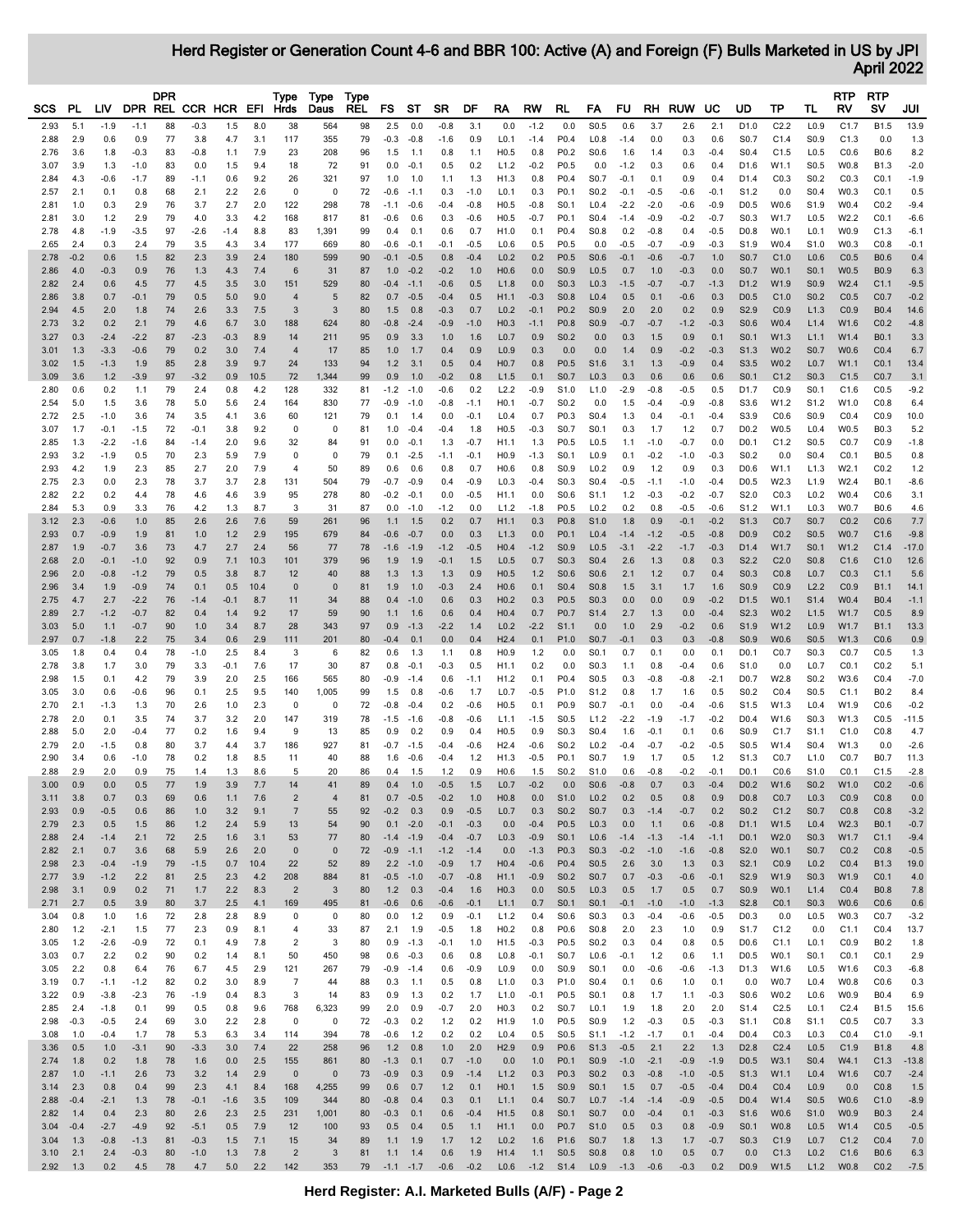## Herd Register or Generation Count 4-6 and BBR 100: Active (A) and Foreign (F) Bulls Marketed in US by JPI April 2022

|        | ST Name of Bull                                                       | Registration<br>Number               |            | GT BBR JH1 JNS |             |                   | <b>NAAB</b><br>Code    | JPI            | No.<br>Hrds          | No.<br>Daus   | REL<br>% | Milk                    | %<br>Fat           | Fat                 | %<br>Prot          |                    |            | Prot CM\$ NM\$ FM\$ |                                |
|--------|-----------------------------------------------------------------------|--------------------------------------|------------|----------------|-------------|-------------------|------------------------|----------------|----------------------|---------------|----------|-------------------------|--------------------|---------------------|--------------------|--------------------|------------|---------------------|--------------------------------|
| Α      | AHLEM WHISTLER-ET                                                     | USA 067823718 99K                    |            | 100            | F           | F                 | 777JE1140              | 78             | 54                   | 507           | 97       | 1051                    | $-0.04$            | 41                  | $-0.03$            | 32                 | 328        | 326                 | 321                            |
| F      | ISDK VJ RUNDKAERGAARD HALEY HAWK                                      | DNK 000304551                        | 6K         | 100            | F           | F                 | 236JE4551              | 77             | 244                  | 878           | 88       | $-281$                  | 0.24               | 36                  | 0.16               | 24                 | 315        | 294                 | 138                            |
| Α      | <b>ISDK DJ ZUMA</b>                                                   | DNK 000302730                        | 50K        | 100            | F           | F                 | 236JE146               | 77             | 2,203                | 21,689        | 99       | $-1044$                 | 0.24               | $-1$                | 0.12               | -15                | 292        | 277                 | 193                            |
| Α      | HILMAR TOPGUN {6}-ET                                                  | USA 119875908                        | 99K        | 100            | F           | F                 | 147JE6228              | 76             | 9                    | 67            | 91       | 311                     | 0.05               | 25                  | 0.08               | 28                 | 294        | 282                 | 192                            |
| F      | ISDK VJ ADELGAARD HIHL HIWE                                           | DNK 000304155                        | 50K        | 100            | F           | F                 | 236JE220               | 76             | 353                  | 1,276         | 89       | $-850$                  | 0.47               | 55                  | 0.22               | 14                 | 270        | 247                 | 62                             |
| Α<br>Α | JX FARIA BROTHERS MAHREZ {5}-ET<br>JX FARIA BROTHERS ALTANOWITZKI {4} | 840003144724308<br>840003135124160   | 99K<br>99K | 100<br>100     | F<br>F      | F<br>F            | 551JE1737<br>11JE1334  | 73<br>72       | 3<br>27              | 15<br>379     | 84<br>97 | 550<br>1316             | $-0.02$<br>$-0.15$ | 22<br>30            | 0.05<br>0.00       | 30<br>49           | 255<br>375 | 246<br>365          | 181<br>313                     |
| F      | <b>ISDK DNK VJ JERN</b>                                               | DNK 000303457                        | 50K        | 100            | F           | F                 | 236JE176               | 70             | 126                  | 215           | 89       | $-385$                  | 0.28               | 40                  | 0.14               | 16                 | 277        | 259                 | 127                            |
| Α      | JX FOUR J MESSI MELLY {5}                                             | 840003142841125                      | 99K        | 100            | F           | F                 | 551JE1739              | 69             | 5                    | 28            | 88       | -124                    | 0.35               | 68                  | 0.12               | 21                 | 410        | 399                 | 288                            |
| Α      | AHLEM AXIS DAGGAR 22486                                               | USA 073409447                        | .99K       | 100            | F           | F                 | 203JE1620              | 68             | 55                   | 832           | 99       | 78                      | 0.06               | 17                  | 0.07               | 18                 | 264        | 254                 | 180                            |
| A      | JX FARIA BROTHERS TYWIN {4}-ET                                        | 840003011610094                      | 8K         | 100            | F           | F                 | 535JE61                | 66             | $\overline{4}$       | 72            | 93       | 525                     | 0.00               | 25                  | 0.01               | 21                 | 362        | 359                 | 334                            |
| A      | RIVER VALLEY MAC MOVER-ET                                             | USA 075341176                        | 99K        | 100            | F           | F                 | 200JE10033             | 66             | 12                   | 116           | 94       | $-84$                   | 0.17               | 33                  | 0.09               | 16                 | 244        | 234                 | 148                            |
| F      | <b>ISDK VJ DONGSGAARDEN HALEY</b>                                     | DNK 000304129                        | 50K        | 100            | F           | F                 | 236JE213               | 66             | 690                  | 3,095         | 90       | $-664$                  | 0.32               | 33                  | 0.16               | 9                  | 238        | 218                 | 77                             |
| Α      | OAK LANE COMANCHE COHORT-ET<br>JX SEXING DAYBREAK CHICO {6}-ET        | USA 067742177<br>840003132349950     | 99K<br>99K | 100<br>100     | F<br>F      | F<br>F            | 97JE169<br>551JE1668   | 65<br>64       | 85<br>11             | 412<br>40     | 97<br>90 | 618<br>655              | $-0.04$<br>$-0.08$ | 21<br>14            | 0.01<br>0.04       | 24<br>32           | 250<br>370 | 251<br>365          | 230<br>311                     |
| A<br>A | JX FARIA BROTHERS LEWANDOWSKI {4}-ET                                  | 840003140305997                      | 99K        | 100            | F           | F                 | 551JE1712              | 63             | 6                    | 17            | 85       | 521                     | 0.05               | 37                  | 0.03               | 25                 | 399        | 394                 | 352                            |
| F      | <b>ISDK VJ HOEHOLT PICK PEREZ</b>                                     | DNK 000304130                        | 50K        | 100            | F           | F                 | 236JE212               | 61             | 432                  | 1,532         | 90       | $-1079$                 | 0.43               | 34                  | 0.26               | 12                 | 235        | 208                 | $-2$                           |
| A      | RIVER VALLEY CIRCUS CRAZE-ET                                          | USA 075341001 99K                    |            | 100            | F           | F                 | 777JE10001             | 61             | 504                  | 7,188         | 99       | 123                     | 0.08               | 24                  | $-0.01$            | $\overline{2}$     | 298        | 298                 | 305                            |
| Α      | PEAK ALTAVICE {6}-ET                                                  | 840003147839950                      | 99K        | 100            | F           | F                 | 11JE1381               | 59             | 8                    | 45            | 89       | 1008                    | $-0.09$            | 28                  | 0.00               | 37                 | 237        | 233                 | 201                            |
| A      | MFW ALTACHIVE-ET                                                      | USA 119691058                        | 99K        | 100            | F           | C                 | 11JE1326               | 59             | 47                   | 551           | 98       | 850                     | $-0.10$            | 19                  | 0.01               | 34                 | 235        | 233                 | 197                            |
| Α      | GOLDEN DREAM SLUGGER CUBSWIN-PP                                       | USA 173083516                        | 99K        | 100            | F           | C                 | 551JE1741              | 59             | 3                    | 10            | 82       | 5                       | 0.20               | 42                  | 0.12               | 26                 | 278        | 265                 | 146                            |
| F      | <b>ISDK VJ HIHL</b><br>CDF LAYNE IVORY-ET                             | DNK 000303812                        | .50K       | 100            | F<br>F      | F<br>F            | 236JE162               | 59             | 793                  | 2,892         | 90       | $-856$                  | 0.29               | 18                  | 0.20               | 10                 | 140        | 116                 | $-56$                          |
| Α<br>F | ISDK VJ DONGSGAARDEN HUPI HUCK                                        | 840003006436390<br>DNK 000304157     | 80K<br>50K | 100<br>100     | F           | F                 | 11JE1211<br>236JE221   | 58<br>57       | 115<br>80            | 2,711<br>131  | 99<br>87 | 1272<br>$-608$          | $-0.22$<br>0.28    | 13<br>28            | $-0.08$<br>0.18    | 29<br>15           | 264<br>186 | 266<br>163          | 302<br>$\overline{\mathbf{c}}$ |
| F      | ISDK VJ HOEHOLT GALVANIZE GAZZ                                        | DNK 000304165                        | 50K        | 100            | F           | F                 | 236JE225               | 56             | 62                   | 123           | 88       | 70                      | 0.16               | 38                  | 0.08               | 20                 | 287        | 277                 | 192                            |
| Α      | JX FARIA BROTHERS CAVANI {4}-ET                                       | 840003140306014                      | 99K        | 100            | С           | F                 | 551JE1714              | 55             | 6                    | 21            | 87       | 77                      | 0.17               | 41                  | 0.08               | 19                 | 322        | 312                 | 232                            |
| Α      | <b>ISDK VJ LINK</b>                                                   | DNK 000303327                        | 50K        | 100            | F           |                   | 236JE155               | 55             | 1,536                | 8,333         | 95       | $-619$                  | 0.20               | 12                  | 0.06               | -10                | 219        | 211                 | 167                            |
| A      | TOG ZORRO-PP-ET                                                       | 840003125202110                      | 13K        | 100            | F           | F                 | 54JE626                | 55             | 7                    | 41            | 90       | $-869$                  | 0.25               | 8                   | 0.10               | $-11$              | 233        | 219                 | 141                            |
| Α      | ISDK VJ KROGAARD RODME QUINTANA                                       | DNK 000304301                        | 50K        | 100            | F           | F                 | 236JE247               | 54             | 891                  | 4,804         | 92       | $-927$                  | 0.40               | 36                  | 0.18               | $\overline{2}$     | 160        | 140                 | -5                             |
| Α      | ISDK VJ HAGENBJERGGAARD HITMAN {5}                                    | DNK 000304254                        | 50K        | 100            | С           | F                 | 236JE231               | 53             | 875                  | 4,731         | 94       | $-1760$                 | 0.38               | -11                 | 0.26               | -13                | 131        | 108                 | $-77$                          |
| A      | JX BW VALIANT {5}                                                     | USA 119427851                        | 29K<br>99K | 100<br>100     | F<br>F      | F<br>F            | 505JE126               | 52<br>51       | 28<br>8              | 311           | 97<br>96 | 992                     | 0.02<br>$-0.06$    | 52<br>32            | $-0.01$<br>$-0.06$ | 35<br>21           | 265<br>302 | 260<br>309          | 233<br>343                     |
| A<br>Α | JX WILSONVIEW SWORD MULTIPLY {6}-ET<br>PINE-TREE DISCO BUBBA-ET       | USA 119465110<br>USA 067771710       | 99K        | 100            | F           | C                 | 97JE152<br>551JE1723   | 51             | $\overline{4}$       | 111<br>12     | 83       | 921<br>$-158$           | 0.06               | 5                   | 0.06               | $\overline{7}$     | 203        | 195                 | 138                            |
| A      | JX BW COUNTDOWN {5}-ET                                                | 840003131148667                      | 99K        | 100            | F           | F                 | 551JE1667              | 49             | 22                   | 267           | 97       | 611                     | $-0.10$            | $\overline{7}$      | 0.00               | 23                 | 168        | 166                 | 144                            |
| A      | HILMAR CALYPSO CHEWBACCA {5}                                          | USA 119552708                        | 29K        | 100            | F           | F                 | 100JE7374              | 48             | 16                   | 90            | 93       | 1008                    | $-0.18$            | 8                   | $-0.07$            | 21                 | 166        | 168                 | 206                            |
| A      | <b>SUNSET CANYON MIRROR-ET</b>                                        | USA 118808990                        | 13K        | 100            | F           | F                 | 203JE1638              | 48             | 74                   | 1,008         | 99       | $-682$                  | 0.27               | 23                  | 0.14               | $\overline{4}$     | 176        | 163                 | 49                             |
| A      | PEARLMONT AMAZING MEMORY                                              | USA 067208570                        | 80K        | 100            | F           | C                 | 11JE1243               | 47             | 59                   | 733           | 98       | 1735                    | $-0.10$            | 62                  | $-0.06$            | 49                 | 278        | 285                 | 307                            |
| A      | JX FARIA BROTHERS KAWHI {4}                                           | 840003144724398                      | 99K        | 100            | F           | F                 | 97JE180                | 47             | 9                    | 22            | 85       | 1075                    | $-0.09$            | 31                  | 0.02               | 44                 | 269        | 257                 | 193                            |
| A      | <b>WILSONVIEW IF MATT-ET</b><br><b>BW CITATION A-ET</b>               | USA 118367941                        | 80K        | 100            | F<br>C      | F<br>F            | 7JE1344<br>505JE125    | 47             | 647<br>277           | 4,910         | 99<br>99 | $\overline{7}$<br>$-39$ | 0.03<br>0.02       | $\overline{7}$<br>3 | 0.02<br>$-0.03$    | 5<br>-8            | 200<br>271 | 197<br>274          | 173<br>305                     |
| A<br>Α | GOLDEN DREAM AMERICAN PHAROAH-P                                       | USA 118367576<br>USA 172553124       | 80K<br>45K | 100<br>100     | F           | F                 | 566JE106               | 47<br>46       | 25                   | 1,482<br>58   | 90       | $-192$                  | $-0.05$            | -19                 | 0.06               | 6                  | 147        | 139                 | 82                             |
| Α      | AHLEM KWYNN CHINOOK 23485                                             | USA 067823485                        | 99K        | 100            | F           | C                 | 551JE1700              | 46             | 11                   | 58            | 91       | $-370$                  | 0.11               | 6                   | 0.08               | 3                  | 139        | 127                 | 57                             |
| Α      | PINE-TREE SLUGGER BEN-P-ET                                            | USA 067671679                        | 99K        | 100            | F           | C                 | 97JE186                | 43             | $\overline{4}$       | 12            | 83       | $-63$                   | 0.23               | 45                  | 0.10               | 19                 | 227        | 217                 | 122                            |
| Α      | ISDK VJ HOEHOLT HILDE HUZAR                                           | DNK 000303788                        | 50K        | 100            | F           | F                 | 236JE253               | 43             | 585                  | 2,830         | 93       | $-1572$                 | 0.42               | 6                   | 0.19               | $-20$              | 97         | 81                  | $-47$                          |
| A      | JX SANDCREEKS D STEVENS PARAGUAY {6}-ET                               | 840003144012326                      | 45K        | 100            | F           | F                 | 566JE105               | 42             | 6                    | 14            | 84       | 171                     | 0.03               | 15                  | 0.05               | 16                 | 194        | 186                 | 134                            |
| A      | SUNSET CANYON MAID-RITE-ET                                            | USA 119714531                        | 29K        | 100            | F           | F                 | 100JE7382              | 42             | 29                   | 121           | 94       | -850                    | 0.37               | 35                  | 0.17               | 3                  | 185        | 168                 | 35                             |
| A      | JX FARIA BROTHERS ALTARICHT {5}-ET                                    | 840003135124426                      | 99K        | 100            | C           | F                 | 11JE1338               | 41             | 22                   | 211           | 96       | 458                     | 0.08               | 39                  | 0.07               | 32                 | 216        | 208                 | 125                            |
| A<br>A | JX PVF WORLD CUP ZANDER {5}<br>JX TLJ NXLEVEL BUSTER {5}              | USA 172565169<br>USA 067300610       | 99K<br>29K | 100<br>100     | F<br>F      | F<br>F            | 97JE173<br>100JE7399   | 41<br>40       | 8<br>8               | 18<br>30      | 85<br>87 | $-629$<br>724           | 0.22<br>$-0.03$    | 14<br>28            | 0.13<br>0.00       | 3<br>27            | 160<br>208 | 146<br>211          | 42<br>195                      |
| A      | MULTI-ROSE CREDIBULL COMET-PP-ET                                      | 840003014373525 13K                  |            | 100            | E           | E                 | 54JE625                | 38             | 26                   | 66            | 89       | 400                     | 0.06               | 32                  | 0.00               | 15                 | 238        | 235                 | 220                            |
| A      | SUNSET CANYON DENMARK-P-ET                                            | USA 119872521                        | 29K        |                |             |                   | 100JE7391              | 38             | 31                   | 139           | 95       | -404                    | 0.25               | 32                  | 0.10               |                    |            | 170                 |                                |
| Α      | ELLIOTTS REGENCY CASINO-ET                                            | 840003125141657 50K                  |            | 100            | F           | F                 | 14JE725                | 35             | 753                  | 3,923         | 99       | $-330$                  | 0.10               | 5                   | 0.12               | 14                 | 141        | 130                 | 23                             |
| A      | JX SEXING WALTER CRANSTON 60790 {5}                                   | 840003010364537                      | 50K        | 100            | F           | F                 | 551JE1642              | 33             | 8                    | 42            | 90       | 180                     | 0.16               | 44                  | 0.07               | 22                 | 207        | 195                 | 115                            |
| A      | STEINHAUERS SAMSON LEMONHEAD                                          | USA 118662185 80K                    |            | 100            | F           | F                 | 14JE670                | 33             | 1,296                | 12,117        | 99       | $-343$                  | 0.16               | 17                  | 0.07               | 3                  | 108        | 97                  | 30                             |
| F      | SUNNYDAWN OLYMPIAN                                                    | GBR 000055862                        | 8K         | 100            | С           | F                 | 224JE2370              | 33             | 60                   | 173           | 83       | $-845$                  | 0.21               | $\mathbf{1}$        | 0.11               | -9                 | 141        | 130                 | 50                             |
| A      | HILMAR PAUL RANCHO {5}<br>SEXING LEMONHEAD DOYLE-ET                   | USA 118378707<br>840003132348057 99K | 8K         | 100<br>100     | F<br>F      | F<br>$\mathsf{C}$ | 147JE6220<br>551JE1698 | 32<br>32       | 7<br>9               | 60<br>32      | 92<br>88 | $\overline{7}$<br>103   | 0.17<br>$-0.07$    | 36<br>$-10$         | 0.09<br>0.00       | 20<br>3            | 140<br>122 | 129<br>121          | 38<br>119                      |
| A<br>Α | CRF LEGAL PROMISE                                                     | USA 117722352 50K                    |            | 100            | F           | C                 | 203JE1347              | 29             | 236                  | 3,578         | 99       | $-862$                  | 0.14               | $-14$               | 0.10               | $-11$              | 129        | 120                 | 51                             |
| Α      | JER-Z-BOYZ CRIS {6}-P-ET                                              | USA 118125701 50K                    |            | 100            | С           | F                 | 203JE1388              | 29             | 125                  | 1,438         | 99       | $-732$                  | 0.17               | $\mathbf{0}$        | 0.06               | $-14$              | 162        | 157                 | 118                            |
| Α      | TATE BENEFACTOR SAVIOR-ET                                             | 840003006436157 29K                  |            | 100            | F           | F                 | 147JE6227              | 27             | $\overline{2}$       | 78            | 93       | 1231                    | $-0.19$            | 17                  | $-0.07$            | 29                 | 64         | 67                  | 100                            |
| Α      | DUTCH HOLLOW VOLCANO CHARLES                                          | 840003008461617 50K                  |            | 100            | F           | F                 | 151JE19                | 26             | 92                   | 725           | 99       | 781                     | $-0.06$            | 24                  | $-0.03$            | 21                 | 124        | 126                 | 137                            |
| F      | ISDK VJ SOLBAKKEN HALEY HIRTS                                         | DNK 000304552 50K                    |            | 100            | F           | F                 | 236JE4552              | 25             | 221                  | 848           | 88       | $-1773$                 | 0.51               | 14                  | 0.29               | -9                 | 50         | 24                  | $-185$                         |
| Α      | PINE-TREE KWYNN CUATRO-ET                                             | USA 067731388 29K                    |            | 100            | $\mathsf F$ | F                 | 566JE104               | 23             | 17                   | 40            | 89       | $-591$                  | 0.13               | $-1$                | 0.10               | $-1$               | 76         | 65                  | $-16$                          |
| Α      | <b>ISDK Q IMPULS</b>                                                  | DNK 000301592                        | HD         | 100            | F           | F<br>F            | 236JE3                 | 22             | 3,381                | 32,824        | 99       | $-502$                  | 0.17               | 11                  | 0.11               | 5                  | 61         | 51                  | $-40$                          |
| Α<br>Α | JX WILSONVIEW MARVEL SOUL {4}-ET<br>HILMAR PAUL BRONCO {5}-ET         | USA 118313166<br>USA 118381604 80K   | 8K         | 100<br>100     | F<br>F      | F                 | 203JE1422<br>147JE6219 | 21<br>20       | 24<br>$\overline{7}$ | 207<br>90     | 96<br>94 | 45<br>238               | 0.06<br>0.06       | 16<br>25            | 0.00<br>0.06       | $\mathbf{1}$<br>21 | 125<br>146 | 126<br>139          | 130<br>75                      |
| Α      | HEARTLAND IRWIN TEXAS-ET                                              | USA 067312531 80K                    |            | 100            | F           | F                 | 7JE1354                | 19             | 693                  | 7,283         | 99       | 50                      | $-0.13$            | $-26$               | 0.01               | 3                  | 118        | 117                 | 111                            |
| Α      | SUNSET CANYON DAUPHIN-ET                                              | USA 119244292                        | 13K        | 100            | F           | F                 | 147JE6225              | 16             | 3                    | 51            | 93       | 9                       | 0.27               | 58                  | 0.10               | 21                 | 164        | 153                 | 56                             |
| Α      | JX FARIA BROTHERS PINSON {5}-ET                                       | 840003132351602 29K                  |            | 100            | $\mathsf F$ | F                 | 551JE1690              | 16             | 8                    | 130           | 95       | $-17$                   | 0.07               | 13                  | 0.07               | 14                 | 12         | $\overline{2}$      | $-69$                          |
| Α      | HILMAR SPARKY ATLAS {5}-ET                                            | USA 119268647 29K                    |            | 100            | F           | F                 | 100JE7367              | 16             | 6                    | 34            | 90       | 20                      | 0.05               | 12                  | 0.03               | 8                  | 72         | 69                  | 37                             |
| A      | <b>ISAU BUSHLEA PN VIRAL-ET</b>                                       | AUS 000705410 99K                    |            | 100            | F           | F                 | 200JE8187              | 16             | 186                  | 435           | 93       | $-875$                  | 0.27               | 13                  | 0.12               | $-8$               | 86         | 80                  | 3                              |
| F      | <b>ISDK VJ JANUS</b>                                                  | DNK 000303458 50K                    |            | 100            | С           | F                 | 236JE168               | 13             | 76                   | 157           | 88       | $-1436$                 | 0.35               | $-1$                | 0.16               | $-20$              | $-63$      | $-77$               | $-186$                         |
| A      | ISNZ OKURA LIKA MURMUR S3J {5}                                        | NZL 000306549 29K                    |            | 100            | F<br>F      | F<br>F            | 97JE6549               | 12             | 4,540                | 43,328        | 98       | $-721$                  | 0.16               | $-3$                | 0.12               | $-2$<br>3          | 34         | 23                  | $-68$                          |
| A<br>A | DUTCH HOLLOW OLIVER-P<br>ST-LO PRESTO-ET                              | USA 067184544 50K<br>CAN 110150638   | 99K        | 100<br>100     | F           | F                 | 7JE1219<br>97JE187     | 10<br>10       | 1,381<br>9           | 10,900<br>101 | 99<br>92 | 325<br>$-703$           | 0.01<br>0.08       | 17<br>$-17$         | $-0.04$<br>$-0.02$ | $-29$              | 96<br>$-5$ | 100<br>$-5$         | 132<br>25                      |
| F      | ISDK VJ RODME NYGAARD RODME                                           | DNK 000303952 50K                    |            | 100            | F           | F                 | 236JE169               | 8              | 923                  | 3,869         | 90       | $-1072$                 | 0.36               | 21                  | 0.17               | $-5$               | 50         | 33                  | $-96$                          |
| F      | ALL LYNNS VERNON MACARTHUR-ET                                         | USA 118612153 80K                    |            | 100            | F           | F                 | 202JE601               | $\overline{2}$ | 24                   | 33            | 85       | $-492$                  | 0.17               | 12                  | 0.06               | $-6$               | 56         | 54                  | 17                             |
| F      | <b>GUIMO JAMIE-ET</b>                                                 | CAN 110194407 99K                    |            | 100            | F           | F                 | 777JE1135              | $-2$           | 51                   | 87            | 86       | $-959$                  | 0.21               | $-3$                | 0.12               | $-11$              | $-28$      | $-38$               | $-121$                         |
| F      | ISNZ BRAEDENE PAS TRIPLESTAR {6}                                      | NZL 000313516 50K                    |            | 100            | F           | F                 | 97JE13516              | $-2$           | 985                  | 7,165         | 73       | $-1601$                 | 0.45               | 11                  | 0.24               | $-11$              | $-100$     | $-117$              | $-285$                         |
|        | A SUNSET CANYON MEGATRON-ET                                           | USA 117763696 50K                    |            | 100            | С           | F                 | 147JE6209              | $-4$           | 127                  | 1,977         | 99       | 42                      | 0.27               | 59                  | 0.06               | 15                 | 55         | 51                  | $-9$                           |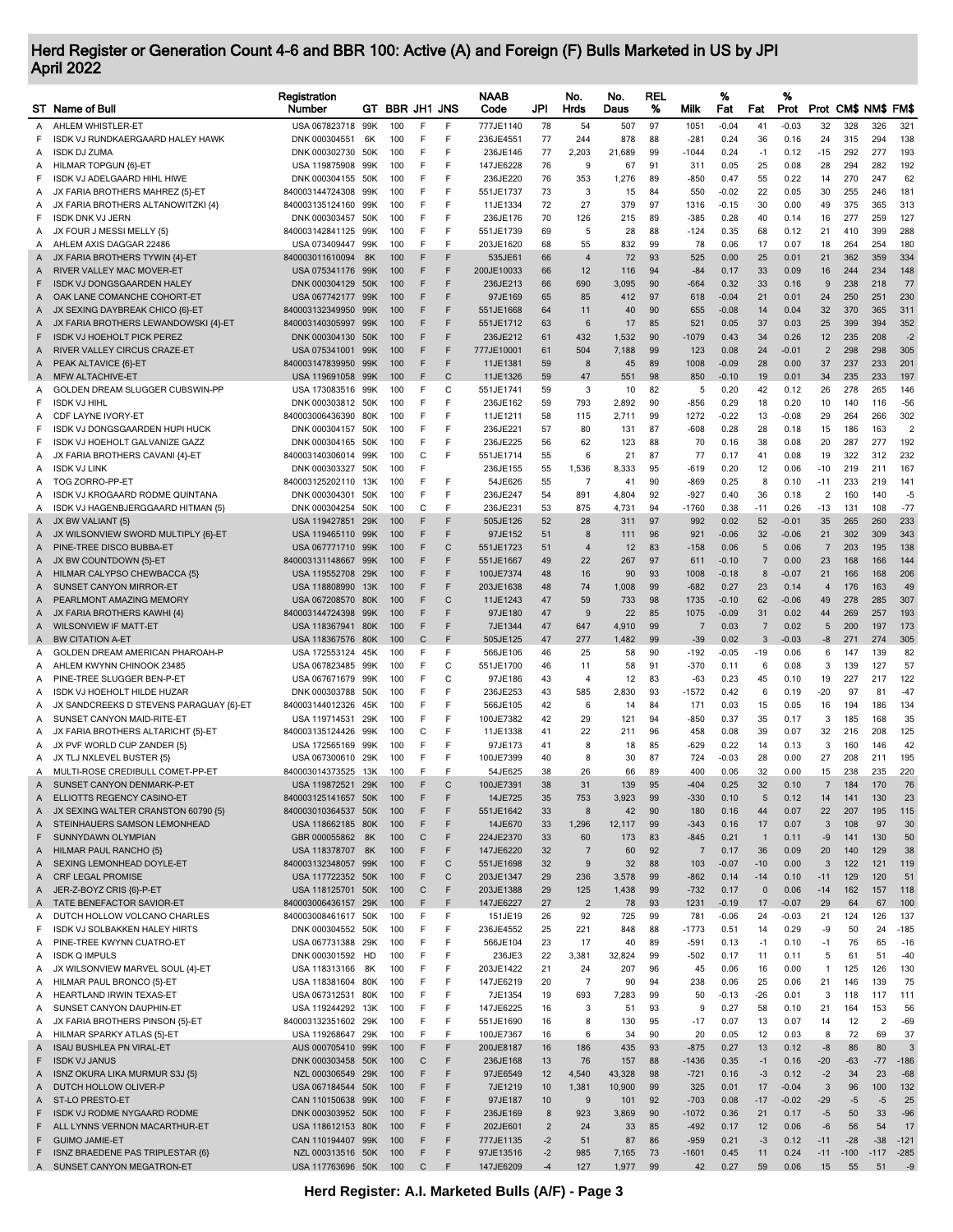Herd Register or Generation Count 4-6 and BBR 100: Active (A) and Foreign (F) Bulls Marketed in US by JPI April 2022

|              |        |        |        | <b>DPR</b> |                     |        |        | Type           | Type                 | Type       |              |                 |           |        |                  |           |                  |                  |        |        |           |        |                  |                  |                  | RTP              | <b>RTP</b>       |         |
|--------------|--------|--------|--------|------------|---------------------|--------|--------|----------------|----------------------|------------|--------------|-----------------|-----------|--------|------------------|-----------|------------------|------------------|--------|--------|-----------|--------|------------------|------------------|------------------|------------------|------------------|---------|
| SCS          | PL     | LIV    |        |            | DPR REL CCR HCR EFI |        |        | Hrds           | Daus                 | <b>REL</b> | FS           | ST              | <b>SR</b> | DF     | RA               | <b>RW</b> | RL               | FA               | FU.    |        | RH RUW UC |        | UD               | ТP               | TL               | R٧               | s٧               | JUI     |
| 2.91         | 2.6    | $-0.6$ | $-1.5$ | 86         | $-1.3$              | 2.2    | 9.2    | 23             | 85                   | 91         | 1.8          | 2.6             | 1.1       | 1.0    | H0.5             | 1.8       | P0.1             | S0.9             | 2.7    | 1.7    | 1.0       | 1.1    | S1.9             | C2.0             | L0.3             | CO.9             | B0.3             | 14.1    |
| 2.87         | 1.3    | $-2.4$ | 0.0    | 79         | 0.9                 | 1.9    | 3.8    | 112            | 350                  | 79         | 0.3          | 0.7             | 0.0       | 1.1    | L <sub>0.9</sub> | 0.6       | S <sub>0.2</sub> | L <sub>0.3</sub> | 0.4    | 0.4    | 0.3       | $-0.3$ | S <sub>2.2</sub> | CO.2             | L <sub>0.1</sub> | CO.1             | CO.5             | 5.1     |
| 2.74         | 3.8    | 0.5    | 4.0    | 99         | 6.1                 | 4.1    | 4.0    | 960            | 12,428               | 99         | 0.2          | $-2.9$          | $-1.5$    | 0.2    | L0.3             | $-0.9$    | S0.7             | S0.1             | 0.4    | 0.7    | $-0.7$    | $-0.6$ | S1.8             | W0.6             | S1.0             | W0.1             | CO.5             | 5.7     |
|              |        |        |        |            |                     |        |        | 5              |                      |            |              |                 |           |        |                  |           |                  |                  |        |        |           |        |                  |                  |                  |                  | B0.3             | 9.0     |
| 2.91         | 1.3    | 0.1    | $-0.3$ | 77         | 0.2                 | 2.1    | 9.1    |                | 25                   | 86         | 0.9          | 1.5             | 0.4       | 0.3    | H0.4             | 0.5       | P1.0             | S <sub>1.5</sub> | 2.0    | 0.5    | $-0.2$    | 0.2    | S <sub>2.1</sub> | CO.2             | 0.0              | CO.4             |                  |         |
| 2.98         | $-0.6$ | $-3.1$ | 2.4    | 78         | 2.4                 | $-0.5$ | 2.7    | 173            | 692                  | 79         | $-0.7$       | 1.0             | 0.8       | $-0.3$ | H <sub>0.3</sub> | $-0.2$    | P0.6             | S0.4             | $-0.4$ | $-0.5$ | $-0.2$    | 0.3    | S1.9             | W1.2             | L1.2             | W0.4             | CO.2             | $-0.4$  |
| 2.93         | 0.9    | 1.9    | 0.4    | 70         | 0.5                 | 1.8    | 7.8    |                | $\mathbf 0$          | 79         | 0.0          | 0.4             | 1.1       | $-0.1$ | H2.1             | 1.0       | P0.2             | S0.3             | 0.7    | $-0.7$ | $-1.0$    | $-0.1$ | 0.0              | CO.7             | L <sub>0.3</sub> | CO.6             | B0.4             | $-0.5$  |
| 2.76         | 1.6    | $-1.1$ | $-3.5$ | 86         | -3.1                | $-0.9$ | 6.6    | 13             | 239                  | 95         | 0.0          | 0.6             | $-0.1$    | 0.5    | 0.0              | $-0.3$    | 0.0              | S0.4             | $-0.4$ | $-0.4$ | $-0.3$    | $-1.0$ | D <sub>0.7</sub> | W0.5             | L <sub>0.1</sub> | W1.4             | CO.6             | $-5.3$  |
| 2.89         | 0.8    | $-1.0$ | 1.0    | 81         | 3.1                 | 3.0    | 4.5    | 76             | 113                  | 81         | $-0.7$       | $-0.3$          | 0.4       | $-0.7$ | H <sub>0.8</sub> | $-0.1$    | P <sub>0.4</sub> | S <sub>0.2</sub> | $-1.7$ | $-0.9$ | 0.5       | $-0.3$ | D1.9             | W1.9             | L <sub>0.5</sub> | W2.4             | B0.5             | $-10.2$ |
| 3.14         | 1.4    | 1.0    | $-2.9$ | 72         | -4.0                | $-2.1$ | 8.5    | $\mathbf{1}$   | 3                    | 80         | 1.2          | 0.7             | 0.1       | 0.7    | H <sub>0.7</sub> | 0.2       | P0.1             | S0.7             | 2.6    | 1.4    | 0.0       | $-0.4$ | S <sub>2.5</sub> | C1.0             | L <sub>0.2</sub> | CO.2             | CO.5             | 11.9    |
| 2.96         | 2.5    | 2.1    | 0.3    | 92         | 0.3                 | 2.2    | 9.6    | 25             | 429                  | 98         | 0.8          | 2.7             | $-0.2$    | $-0.1$ | L1.2             | 0.9       | P1.1             | S1.4             | 2.8    | 0.7    | $-0.7$    | $-1.7$ | S4.2             | W1.2             | S <sub>1.3</sub> | W2.0             | CO.9             | 11.8    |
| 2.99         | 3.2    | $-0.7$ | 0.2    | 75         | 0.7                 | 0.3    | 2.4    | $\mathbf{1}$   | 10                   | 81         | $-0.3$       | $-0.9$          | $-0.8$    | $-0.1$ | L <sub>0.2</sub> | $-0.8$    | 0.0              | L <sub>0.6</sub> | $-0.9$ | $-0.5$ | $-0.7$    | $-0.8$ | S0.7             | W0.9             | S0.6             | W1.4             | C1.3             | $-4.2$  |
| 3.01         | 0.9    | $-0.9$ | $-0.9$ | 80         | $-0.2$              | 0.4    | 8.4    | $\overline{7}$ | 39                   | 88         | 1.9          | 2.0             | 0.0       | 1.9    | H1.0             | 1.1       | S <sub>0.4</sub> | S0.9             | 3.1    | 2.3    | 0.4       | 0.8    | S3.5             | CO.9             | S0.7             | CO.8             | CO.4             | 18.9    |
| 2.81         | 0.1    | $-1.2$ | 1.2    | 83         | 1.4                 | 1.3    | 2.9    | 295            | 1,481                | 81         | $-0.2$       | $-0.9$          | 0.3       | $-0.3$ | H <sub>1.5</sub> | 0.1       | S <sub>0.5</sub> | L <sub>0.2</sub> | 2.0    | $-0.2$ | 0.0       | $-1.1$ | S <sub>2.2</sub> | C1.1             | S <sub>0.1</sub> | W0.5             | CO.5             | 5.4     |
| 3.16         | 2.5    | 1.2    | 1.4    | 86         | 2.1                 | 4.0    | 10.0   | 52             | 101                  | 89         | 0.8          | 3.4             | 0.8       | 1.3    | L <sub>0.9</sub> | $1.2$     | 0.0              | S1.2             | 1.3    | $-0.5$ | $-0.2$    | 0.1    | S <sub>1.9</sub> | C1.2             | S <sub>0.9</sub> | C1.7             | C1.3             | 4.1     |
| 3.11         | 1.9    | 0.4    | $-1.7$ | 76         | $-1.3$              | 0.5    | 9.7    | 4              | 15                   | 85         | 0.2          | $-2.2$          | $-1.3$    | 0.2    | 0.0              | $-1.6$    | P <sub>0.5</sub> | L <sub>0.1</sub> | $-0.3$ | 0.2    | $-0.6$    | 0.3    | S <sub>0.5</sub> | W0.9             | S <sub>0.2</sub> | W0.3             | B0.1             | 1.0     |
| 3.03         | 2.9    | $-0.1$ | $-3.3$ | 71         | $-3.6$              | $-0.6$ | 6.7    | $\mathbf{1}$   | $\overline{1}$       | 78         |              | $1.1 - 0.3$     | $-0.7$    | 1.1    | H1.1             | $-0.3$    | P0.3             | S <sub>0.2</sub> | 1.9    | 1.8    | $-0.2$    | $-0.3$ | S2.1             | W0.3             | L1.5             | W0.8             | B0.3             | 10.4    |
| 2.91         | 0.4    | $-2.1$ | 1.7    | 81         | 0.8                 | $-1.5$ | 4.6    | 199            | 716                  | 82         | -0.6         | $-0.1$          | $-0.3$    | $-0.6$ | H1.3             | 0.4       | P0.3             | S0.1             | 0.6    | $-0.5$ | $-0.9$    | $-0.5$ | S1.7             | W1.0             | S <sub>0.2</sub> | W1.0             | CO.7             | 0.6     |
| 2.97         | 3.2    | 2.6    | 0.2    | 98         | 0.7                 | 0.3    | 9.5    | 350            | 3,313                | 99         | 2.0          | 1.3             | $-0.6$    | 1.7    | H <sub>0.9</sub> | 0.5       | S <sub>0.2</sub> | S1.2             | 1.9    | 2.6    | 0.3       | 2.1    | S3.1             | CO.6             | L3.1             | C1.7             | B0.9             | 16.5    |
| 2.98         | 1.1    | $-1.0$ | $-1.3$ | 70         | 0.0                 | 3.3    | 7.8    | $\mathbf{1}$   | $\overline{1}$       | 80         | 0.4          | 0.9             | 1.4       | $-0.1$ | H0.5             | 1.4       | P <sub>0.2</sub> | S0.5             | 1.1    | $-0.2$ | $-0.6$    | $-0.6$ | S <sub>0.2</sub> | CO.7             | L <sub>0.7</sub> | 0.0              | CO.2             | 0.3     |
| 3.13         | 1.3    | $-1.4$ | $-0.8$ | 90         | 0.9                 | 2.7    | 10.3   | 17             | 82                   | 91         | 1.3          | 1.5             | 0.8       | 0.7    | H <sub>0.9</sub> | 0.9       | P0.7             | S1.2             | 1.4    | 1.4    | 0.6       | 1.7    | S <sub>2.0</sub> | CO.9             | 0.0              | C1.3             | B1.2             | 13.2    |
| 3.05         | 0.0    | $-1.4$ | $-1.9$ | 69         | $-1.7$              | 0.0    | 7.7    | 0              | 0                    | 79         | 0.7          | 1.8             | $-0.4$    | 1.6    | L <sub>0.5</sub> | 0.4       | S <sub>0.3</sub> | L <sub>0.2</sub> | 0.5    | 1.2    | 0.5       | 0.8    | S <sub>1.2</sub> | C1.3             | L <sub>0.2</sub> | C1.8             | CO.4             | 7.4     |
| 2.81         | $-0.2$ | $-2.5$ | 3.5    | 83         | 3.4                 | 2.7    | 4.1    | 272            | 1,054                | 84         | $-1.1$       | 0.8             | 0.4       | $-0.5$ | L <sub>0.8</sub> | 0.4       | P0.2             | L <sub>0.2</sub> | $-0.3$ | $-0.9$ | $-1.5$    | $-0.6$ | S <sub>2.1</sub> | W1.1             | L1.0             | W1.5             | CO.9             | $-2.9$  |
| 2.80         | 3.2    | 2.1    | $-1.2$ | 97         | -0.1                | 0.1    | 9.3    | 60             | 1,223                | 99         | $-0.4$       | 0.3             | 0.6       | $-1.1$ | L <sub>0.4</sub> | 0.7       | 0.0              | L <sub>0.6</sub> | 1.4    | $-0.9$ | $-1.0$    | $-0.9$ | S <sub>0.9</sub> | W0.2             | L1.0             | W0.4             | CO.5             | $-1.3$  |
| 2.80         | 0.7    | 1.0    | 1.4    | 72         | 3.1                 | 1.0    | 3.9    | 41             | 72                   | 79         | $-0.5$       | 0.3             | 1.6       | $-1.8$ | H <sub>1.6</sub> | 1.0       | P0.6             | S0.5             | 0.0    | $-1.9$ | $-1.3$    | $-0.3$ | S0.7             | W1.3             | S <sub>0.3</sub> | W2.1             | CO.4             | $-6.4$  |
| 2.97         | 0.7    | 0.4    | $-0.5$ | 76         | $-1.5$              | $-1.0$ | 6.8    | 35             | 66                   | 81         | 0.3          | $-0.4$          | $-0.2$    | $-0.1$ | L1.1             | 0.4       | S0.1             | S0.2             | 0.2    | 0.4    | 0.2       | $-0.8$ | D <sub>0.1</sub> | W1.9             | L0.8             | W1.9             | B0.1             | $-1.0$  |
| 2.96         | 2.3    | 0.0    | $-2.0$ | 74         | $-2.0$              | 1.0    | 8.3    | $\mathbf{1}$   | 6                    | 81         | 0.9          | 1.1             | 0.2       | 1.0    | L <sub>0.7</sub> | 0.3       | P1.1             | S <sub>0.4</sub> | 1.0    | 0.8    | 0.4       | 0.1    | S1.0             | W0.6             | L <sub>0.1</sub> | W0.4             | CO.8             | 4.2     |
| 2.87         | 2.4    | 2.6    | 2.9    | 87         | 5.3                 | 4.8    | 2.6    | 624            | 3,671                | 89         | $-0.9$       | $-1.3$          | $-0.8$    | $-1.1$ | H0.4             | $-0.7$    | P0.4             | S <sub>0.9</sub> | $-1.8$ | $-1.3$ | $-0.9$    | 0.0    | S0.5             | W1.1             | S <sub>0.3</sub> | W0.7             | CO.6             | $-6.9$  |
| 2.76         | 5.0    | 1.5    | 2.3    | 75         | 2.5                 | 0.9    | 8.3    | 9              | 36                   | 87         | 0.6          | 1.0             | 0.3       | 0.2    | H <sub>0.4</sub> | 0.2       | P0.7             | S1.5             | 0.8    | 0.7    | $-0.7$    | 0.9    | S <sub>2.2</sub> | W0.8             | L0.6             | W0.3             | B0.5             | 7.3     |
| 2.83         | 0.2    | $-0.7$ | 1.6    | 83         | 3.9                 | 0.6    | 3.7    | 319            | 2,040                | 83         | -0.7         | 1.7             | 0.4       | 0.1    | L <sub>0.8</sub> | 1.0       | S <sub>0.9</sub> | L0.6             | 0.1    | 0.1    | $-0.4$    | $-0.4$ | S1.8             | W0.1             | L1.8             | W1.3             | CO.4             | 0.6     |
| 3.00         | 1.7    | 1.3    | 5.2    | 83         | 5.8                 | 3.2    | 3.4    | 311            | 2,174                | 89         | $-0.4$       | $-0.7$          | $-0.8$    | $-0.7$ | L <sub>0.1</sub> | $-1.1$    | P0.2             | S <sub>0.4</sub> | 1.3    | $-0.3$ | $-1.7$    | $-0.1$ | S3.4             | 0.0              | L <sub>0.2</sub> | CO.5             | B0.1             | 7.2     |
| 2.92         | 0.1    | $-1.8$ | $-3.3$ | 87         | $-3.9$              | $-1.4$ | 7.5    | 15             | 243                  | 96         | 0.3          | 0.6             | 1.5       | $-0.7$ | H1.1             | 0.9       | P0.6             | L <sub>0.1</sub> | 1.3    | $-0.1$ | 0.3       | $-0.5$ | S <sub>1.3</sub> | W1.1             | L <sub>0.7</sub> | W1.7             | B0.3             | 2.5     |
|              |        |        |        |            |                     |        |        | 3              |                      |            |              |                 |           |        |                  |           |                  | L <sub>0.2</sub> |        |        |           |        |                  |                  |                  |                  | B0.9             | 3.1     |
| 3.11         | 1.5    | 0.1    | $-2.2$ | 86         | $-2.4$              | 1.5    | 8.6    |                | 43<br>$\overline{2}$ | 89         | 0.5          | $-1.4$          | $-0.3$    | 0.3    | H <sub>1.2</sub> | $-0.6$    | 0.0              |                  | 0.3    | 0.4    | 0.2       | $-0.1$ | S <sub>0.1</sub> | CO.1             | L <sub>0.2</sub> | CO.2             |                  |         |
| 2.94         | 1.9    | 2.0    | 0.3    | 73         | 0.5                 | 0.0    | 8.9    | $\mathbf{1}$   |                      | 81         | 1.3          | 0.6             | $-0.4$    | 0.4    | H <sub>1.6</sub> | 0.0       | P0.1             | S0.7             | 3.1    | 1.1    | $-0.6$    | 0.8    | S3.2             | C1.4             | S1.0             | C1.3             | C1.0             | 14.4    |
| 2.99         | 1.3    | $-0.7$ | 0.7    | 85         | 1.6                 | 4.1    | 8.2    | 8              | 111                  | 93         | $-0.3$       | 1.4             | 0.5       | $-0.1$ | H <sub>0.1</sub> | 0.1       | 0.0              | L0.4             | 0.6    | $-0.7$ | $-0.4$    | $-0.3$ | S1.7             | C1.1             | L <sub>0.2</sub> | CO.2             | C1.0             | 0.5     |
| 2.84         | 0.9    | $-2.0$ | 0.1    | 78         | 1.3                 | 1.1    | 7.4    | 5              | 33                   | 87         | 1.1          | 1.5             | 0.0       | 1.5    | H <sub>0.3</sub> | 0.5       | S0.8             | S0.6             | 1.9    | 2.6    | 0.3       | $-0.7$ | S1.9             | W0.3             | L <sub>0.7</sub> | W1.3             | B1.0             | 13.9    |
| 3.01         | 1.9    | 2.2    | 2.3    | 95         | 1.6                 | 0.1    | 8.4    | 56             | 618                  | 99         | 0.3          | 1.3             | 1.0       | 0.1    | L <sub>0.1</sub> | 1.3       | P <sub>0.5</sub> | S0.8             | 1.1    | 0.2    | $-1.6$    | 0.1    | S1.5             | W1.6             | L1.5             | W1.8             | C1.0             | 0.6     |
| 3.24         | $-0.8$ | $-2.2$ | $-3.3$ | 91         | $-3.3$              | $-3.5$ | 7.7    | 28             | 296                  | 97         | 0.7          | 1.4             | 1.2       | 0.6    | 0.0              | 1.6       | S <sub>0.2</sub> | S <sub>0.3</sub> | 0.4    | 0.8    | 0.4       | 0.5    | D <sub>0.1</sub> | CO.6             | S <sub>0.3</sub> | CO.7             | CO.2             | 3.5     |
| 2.74         | 0.5    | $-3.1$ | $-5.6$ | 72         | $-4.6$              | 1.8    | 8.1    | 6              | 13                   | 83         | 0.7          | 0.1             | 0.9       | 0.5    | L <sub>0.2</sub> | 0.0       | P0.3             | S0.7             | 0.7    | 0.0    | 0.6       | 0.5    | D <sub>0.4</sub> | C1.1             | L <sub>0.2</sub> | C1.0             | CO.8             | 0.0     |
| 2.97         | 2.1    | 1.4    | 0.8    | 98         | 0.2                 | 3.2    | 10.3   | 375            | 1,438                | 98         | 0.9          | 0.3             | $-0.1$    | 0.5    | H <sub>0.1</sub> | $-0.4$    | S <sub>1.3</sub> | L <sub>0.2</sub> | 1.5    | 0.4    | 0.4       | 0.4    | S1.6             | C <sub>2.1</sub> | S <sub>0.4</sub> | C1.4             | CO.5             | 7.4     |
| 2.97         | 5.6    | 3.9    | 0.6    | 96         | 1.3                 | 3.0    | 9.6    | 185            | 963                  | 99         | 0.8          | 0.8             | $-0.5$    | $-0.1$ | H <sub>0.2</sub> | $-0.5$    | P <sub>0.4</sub> | S <sub>0.2</sub> | 3.0    | 0.7    | 0.1       | $-1.6$ | S3.2             | C1.2             | S1.4             | W0.4             | C1.5             | 11.0    |
| 2.93         | 3.0    | 2.9    | 2.9    | 76         | 3.8                 | 3.1    | 8.5    | 13             | 30                   | 86         | 0.4          | $-0.8$          | 0.3       | $-0.8$ | H <sub>0.8</sub> | 0.5       | P0.7             | S0.5             | 1.6    | 0.7    | $-0.1$    | $-0.3$ | S1.4             | W0.7             | L <sub>0.1</sub> | W1.2             | CO.2             | 5.7     |
| 2.84         | 1.9    | 0.4    | 0.7    | 75         | 1.2                 | 2.0    | 9.6    | 11             | 31                   | 87         | 1.4          | 1.2             | 0.4       | 0.8    | H <sub>0.1</sub> | 0.8       | P0.6             | S0.8             | 2.3    | 0.8    | 0.2       | 0.5    | S <sub>2.5</sub> | C1.6             | S <sub>2.2</sub> | C1.8             | C1.5             | 11.8    |
| 3.08         | $-0.6$ | $-0.6$ | $-2.4$ | 70         | $-2.8$              | $-1.6$ | 7.8    | $\mathbf{1}$   | $\overline{1}$       | 80         | 0.6          | 1.2             | $-0.4$    | 1.3    | H <sub>0.2</sub> | 0.4       | S <sub>0.3</sub> | L <sub>0.3</sub> | 0.8    | 0.7    | 0.5       | 0.6    | S <sub>1.3</sub> | C1.3             | S <sub>0.2</sub> | C1.7             | C1.0             | 5.9     |
| 2.97         | 1.6    | 0.9    | 3.9    | 80         | 5.9                 | 5.1    | 2.0    | 228            | 1,118                | 84         | -0.1         | $-0.4$          | $-0.2$    | $-1.2$ | H1.1             | 0.2       | P <sub>0.2</sub> | S0.8             | 2.1    | 0.4    | $-0.3$    | $-1.1$ | S3.3             | W0.6             | S <sub>0.4</sub> | W1.5             | CO.1             | 9.2     |
| 2.94         | 1.3    | $-1.0$ | $-1.2$ | 70         | $-1.1$              | 0.4    | 8.2    | 2              | $\overline{4}$       | 81         | 0.8          | 0.5             | 0.2       | 0.1    | H <sub>1.9</sub> | 0.1       | P <sub>1.4</sub> | S1.4             | 2.5    | 1.7    | 0.0       | $-0.7$ | S <sub>2.3</sub> | W1.4             | L1.5             | W2.0             | B1.2             | 11.7    |
| 2.98         | 0.6    | 0.3    | 0.6    | 80         | 1.0                 | 2.8    | 8.0    | 17             | 68                   | 91         | $-0.5$       | $-0.1$          | 0.4       | $-0.7$ | H <sub>0.3</sub> | -0.1      | S1.1             | L0.6             | 0.0    | $-1.1$ | $-1.0$    | $-0.3$ | D <sub>0.9</sub> | 0.0              | S0.1             | W0.4             | CO.9             | $-6.6$  |
| 3.08         | $-0.8$ | $-1.2$ | $-2.7$ | 82         | $-3.2$              | $-1.6$ | 7.0    | 10             | 84                   | 91         | 0.6          | 0.8             | 0.5       | 0.3    | H <sub>0.2</sub> | 0.6       | P0.4             | S <sub>0.3</sub> | 1.4    | 0.2    | $-1.0$    | $-0.7$ | S <sub>2.1</sub> | W0.2             | L <sub>0.7</sub> | W0.6             | CO.4             | 4.6     |
| 2.94         | 1.6    | 0.7    | 0.2    | 71         | 0.1                 | 2.9    | 7.4    | 3              | 5                    | 81         | 0.6          | $-0.2$          | 0.5       | $-0.2$ | H1.9             | 0.4       | P0.6             | S0.6             | 1.3    | 0.1    | $-1.0$    | 0.4    | S <sub>0.9</sub> | C1.1             | L <sub>0.5</sub> | C1.2             | B0.9             | 5.6     |
| 3.28         | 0.7    | $-0.8$ | $-0.9$ | 73         | $-0.9$              | 2.1    | 8.1    | $\mathbf{1}$   | $\overline{c}$       | 80         | 0.6          | 2.0             | 0.4       | 1.2    | L2.2             | 0.5       | P0.8             | S0.4             | 0.6    | 1.2    | 0.6       | $-0.3$ | S1.1             | W0.2             | L <sub>0.1</sub> | W0.5             | CO.5             | 5.3     |
| 2.96         | 1.0    | $-0.6$ | $-2.7$ | 75         | $-3.0$              | $-0.7$ | 7.2    | 8              | 30                   | 86         | 0.4          | $-1.1$          | $-0.2$    | $-0.2$ | H <sub>0.2</sub> | $-0.1$    | S0.6             | L <sub>0.3</sub> | 1.1    | 0.7    | $-0.8$    | 0.0    | S1.5             | W0.5             | L <sub>0.5</sub> | W0.6             | B1.0             | 6.9     |
| 2.85         | 0.0    | $-0.3$ | $-2.6$ | 82         | $-2.2$              | 0.0    | 7.5    | 26             | 84                   | 92         |              | $1.1$ 1.2       | $-0.8$    | 1.3    | H <sub>0.3</sub> | 0.4       |                  | S1.5 S0.1        | 2.1    | 0.8    | $-0.7$    | 0.3    | S3.3             | CO.8             | S <sub>1.4</sub> | CO.6             | C1.2             | 11.6    |
| 3.12         | 2.4    | 0.8    | $-0.2$ | 96         | 0.1                 | 1.1    | 9.2    | 537            | 2,107                | 99         | 1.9          | 2.2             | 0.9       | $1.2$  | H1.0             | 1.3       | P <sub>0.3</sub> | S0.6             | 2.5    | 1.6    | 0.7       | 1.7    | S1.9             | C2.6             | S <sub>1.2</sub> | C3.6             | CO.3             | 15.8    |
| 2.90         | $-1.4$ | $-3.0$ | $-2.8$ | 75         | $-4.2$              | $-3.0$ | 8.4    | $\overline{4}$ | 25                   | 85         | 1.1          | 0.1             | $-0.1$    | 0.9    | H <sub>0.9</sub> | 0.2       | P <sub>0.7</sub> | S0.1             | 1.4    | 1.2    | 0.8       | $-0.1$ | S <sub>0.6</sub> | W0.2             | L <sub>0.8</sub> | W0.3             | B0.1             | 6.0     |
| 2.85         | 1.5    | 0.2    | 0.5    | 99         | 1.6                 | 0.1    | 9.1    | 644            | 4,593                | 99         | 1.1          | 3.1             | 0.1       | 0.2    | L <sub>0.7</sub> | 1.5       | S <sub>0.1</sub> | S0.8             | 1.8    | 0.8    | 0.3       | 0.4    | S <sub>2.5</sub> | C1.5             | L1.0             | CO.7             | C1.3             | 7.8     |
| 2.89         | 2.2    | $-0.4$ | 2.0    | 75         | 3.1                 | 1.5    | 6.7    | 21             | 57                   | 77         |              | $0.3 - 1.6$     | $-0.8$    | $-0.6$ | H <sub>0.5</sub> | $-0.5$    | P <sub>0.4</sub> | S <sub>0.1</sub> | $-0.1$ | 0.2    | $-0.6$    | $-0.4$ | S <sub>0.5</sub> | W1.2             | L <sub>0.5</sub> | W1.4             | CO.1             | $-0.5$  |
| $3.03 - 1.8$ |        | $-1.6$ | $-2.1$ | 79         | $-2.9$              | $-0.8$ | 8.1    | $\overline{4}$ | 21                   | 85         | 0.3          | 1.3             | 0.1       | 1.3    | L <sub>0.6</sub> | $-0.4$    | S <sub>0.4</sub> | S <sub>0.4</sub> | $-0.8$ | 0.0    | 1.0       | 0.9    | D <sub>0.9</sub> | CO.8             | L <sub>0.2</sub> | C1.4             | B <sub>0.2</sub> | $-1.3$  |
| 2.93         | 2.7    | 0.8    | 0.8    | 75         | 1.2                 | 1.2    | 9.9    | 8              | 19                   | 84         | 1.7          | 1.3             | $-0.3$    | 1.1    | H <sub>0.4</sub> | 0.4       | P <sub>0.3</sub> | S <sub>0.9</sub> | 2.3    | 1.6    | 1.1       | 1.3    | S <sub>2.3</sub> | C1.5             | L <sub>0.1</sub> | C1.6             | CO.1             | 13.9    |
| 3.01         | 2.2    | 4.1    | 1.2    | 98         | 0.5                 | 3.2    | 9.0    | 142            | 1,395                | 99         |              | $0.4 -2.6$      | $-0.3$    | $-0.5$ | H <sub>0.4</sub> | $-0.7$    | P <sub>0.4</sub> | S <sub>0.2</sub> | 0.1    | $-0.3$ | $-1.0$    | 1.9    | S <sub>1.9</sub> | C <sub>2.0</sub> | S <sub>0.5</sub> | C3.4             | CO.5             | 5.3     |
| 2.96         | 3.2    | 1.5    | 1.7    | 96         | 2.1                 | $-0.6$ | 8.5    | 68             | 653                  | 99         |              | $-0.7 -2.6$     | $-0.8$    | $-1.0$ | H <sub>0.3</sub> | $-0.8$    | S <sub>1.6</sub> | L <sub>0.8</sub> | 0.0    | $-0.9$ | $-2.0$    | 0.3    | S <sub>1.8</sub> | W0.5             | L1.1             | CO.8             | <b>B0.3</b>      | 0.2     |
| 2.88         | $-0.9$ | $-1.4$ | $-1.0$ | 75         | $-0.3$              | $-0.7$ | 7.8    | $\mathbf{1}$   | 36                   | 88         | 0.6          | 2.4             | 1.1       | 1.3    | H <sub>0.8</sub> | 1.4       | S <sub>0.8</sub> | S0.4             | $-0.5$ | 0.5    | 0.9       | 0.0    | D <sub>0.7</sub> | W1.1             | L2.3             | W <sub>2.1</sub> | <b>B0.7</b>      | $-2.9$  |
| 3.00         | $-1.5$ | $-4.5$ | 0.0    | 93         | $-0.4$              | $-1.2$ | 8.9    | 48             | 311                  | 97         | 0.2          | $-0.6$          | $-0.1$    | 0.4    | H <sub>0.8</sub> | $-0.4$    | S <sub>0.9</sub> | L <sub>0.9</sub> | 1.2    | 0.5    | 0.1       | $-1.4$ | S <sub>0.4</sub> | CO.2             | L <sub>0.1</sub> | W0.6             | CO.4             | 2.6     |
| $2.93 -0.6$  |        | $-1.1$ | 1.2    | 77         | 0.6                 | $-2.8$ | 2.3    | 112            | 410                  | 79         | 0.1          | 1.2             | $-0.3$    | $-0.6$ | H <sub>0.6</sub> | 0.1       | S <sub>0.1</sub> | S <sub>0.9</sub> | 3.3    | 0.8    | 0.6       | $-0.1$ | S5.6             | C1.4             | L <sub>0.7</sub> | CO.7             | CO.2             | 17.4    |
| 2.91         | 1.7    | 0.6    | 0.0    | 75         | $-0.1$              | 1.2    | 8.3    | 9              | 27                   | 86         | 1.4          | 0.8             | 0.3       | 0.4    | H <sub>0.3</sub> | 0.8       | 0.0              | S0.3             | 2.9    | 1.0    | 0.2       | 0.5    | S <sub>2.6</sub> | C1.9             | S1.7             | C1.5             | CO.4             | 14.4    |
| $3.08 - 1.0$ |        | $-0.8$ | 1.9    | 99         | 2.4                 | $-0.6$ | 5.7    | 1,499          | 17,920               | 99         | $-1.1 - 1.1$ |                 | 0.0       | $-0.6$ | L <sub>0.1</sub> | $-0.6$    | P <sub>0.2</sub> | L <sub>0.1</sub> | $-1.2$ | $-0.6$ | $-1.8$    | $-0.9$ | D1.0             | W1.3             | S0.1             | W2.1             | CO.5             | $-8.0$  |
| 3.07         | 1.9    | 1.9    | $-0.1$ | 86         | 0.1                 | $-1.3$ | 6.9    | 10             | 50                   | 89         | 0.5          | 0.1             | 0.5       | 0.3    | L <sub>0.5</sub> | 0.7       | P0.5             | L <sub>0.2</sub> | 0.0    | 0.3    | 0.7       | 0.5    | D <sub>0.3</sub> | CO.7             | S0.8             | C1.3             | CO.7             | 1.2     |
|              |        |        |        |            |                     |        |        |                |                      |            |              |                 |           |        |                  |           |                  |                  |        |        |           |        |                  |                  |                  |                  |                  |         |
| $3.03 - 1.3$ |        | $-1.5$ | $-2.8$ | 83         | $-3.6$              | $-1.4$ | 8.5    | 4              | 41                   | 89         |              | $-0.2 -0.2$     | $-0.5$    | 0.6    | L <sub>0.8</sub> | $-1.4$    | S <sub>1.0</sub> | L <sub>0.4</sub> | $-1.8$ | $-0.3$ | 0.7       | 0.8    | D1.7             | C1.1             | S0.2             | C1.3             | B0.6             | $-4.3$  |
| 3.03         | 2.7    | $-1.0$ | $-1.6$ | 99         | $-2.0$              | 2.4    | 9.1    | 394            | 2,204                | 99         | 1.9          | $-1.3$          | $-1.2$    | 1.3    | H <sub>0.4</sub> | $-0.8$    | P0.5             | S <sub>0.2</sub> | 2.3    | 3.1    | 1.0       | 0.9    | S <sub>2.8</sub> | C1.1             | S <sub>0.5</sub> | C <sub>1.7</sub> | B0.7             | 20.8    |
| 2.99         | $-1.9$ | $-2.5$ | $-4.7$ | 79         | $-4.6$              | $-1.1$ | 7.8    | $\overline{1}$ | 33                   | 89         | $-0.4$       | 0.5             | 0.6       | 1.0    | H <sub>0.7</sub> | 0.0       | S <sub>0.3</sub> | L <sub>0.5</sub> | $-1.5$ | $-0.7$ | 0.6       | 0.0    | D <sub>2.3</sub> | W0.6             | L1.3             | W0.6             | CO.5             | $-10.8$ |
| 2.90         | $-0.8$ | 0.2    | $-1.0$ | 81         | $-0.2$              | $-1.1$ | 7.2    | 3              | 89                   | 92         | 0.5          | 3.1             | 0.9       | $-0.4$ | H <sub>0.2</sub> | 1.5       | P0.3             | S <sub>0.9</sub> | 2.4    | 0.1    | $-1.2$    | $-0.6$ | S3.3             | W1.0             | L <sub>0.9</sub> | W1.1             | CO.1             | 7.7     |
| 3.07         | $-0.9$ | $-0.3$ | $-0.4$ | 77         | $-0.7$              | 0.8    | 9.5    | 2              | 7                    | 83         | 0.4          | $-0.1$          | $-0.4$    | 1.0    | L <sub>0.4</sub> | 0.2       | P0.4             | S0.8             | 0.0    | $-0.4$ | $-0.1$    | 1.0    | 0.0              | C2.6             | L <sub>0.2</sub> | C <sub>2.4</sub> | CO.9             | $-0.4$  |
| 3.24         | 0.2    | 0.4    | 1.5    | 83         | 1.1                 | $-0.1$ | 8.0    | 170            | 338                  | 92         | 1.0          | $-0.5$          | $-0.2$    | 1.7    | H <sub>1.6</sub> | 0.0       | P <sub>0.5</sub> | S <sub>1.2</sub> | 1.5    | 0.9    | 1.1       | 0.1    | S <sub>0.1</sub> | C1.6             | S <sub>1.0</sub> | CO.9             | CO.1             | 6.9     |
| 2.96         | 0.6    | $-1.3$ | 4.3    | 75         | 4.9                 | 5.0    | 3.9    | 65             | 115                  | 80         | $-0.3$       | 1.4             | 0.5       | $-0.5$ | H <sub>0.7</sub> | 0.7       | P <sub>1.1</sub> | S0.6             | $-0.9$ | $-0.5$ | 0.5       | 1.1    | S <sub>1.1</sub> | W1.2             | 0.0              | W0.6             | B <sub>0.3</sub> | $-0.5$  |
| 3.02         | 0.9    | 0.3    | 4.9    | 89         | 4.5                 | $-0.9$ | $-0.5$ | 361            | 3,623                | 95         | $-2.5$       | $-4.2$          | 1.0       | $-2.6$ | H <sub>0.3</sub> | 0.1       | S <sub>0.4</sub> | L1.4             | $-2.3$ | $-2.9$ | $-1.8$    | $-0.9$ | D4.5             | W1.7             | L <sub>0.5</sub> | W1.6             | CO.5             | $-23.3$ |
| 3.02         | 0.5    | $-0.1$ | $-2.1$ | 99         | $-2.4$              | $-1.4$ | 9.2    | 725            | 4,354                | 99         | 1.3          | 0.4             | 0.1       | 0.9    | L1.5             | 0.0       | P <sub>0.2</sub> | S <sub>0.7</sub> | 0.9    | 2.3    | 1.8       | 0.2    | S <sub>0.9</sub> | CO.2             | S <sub>0.3</sub> | CO.6             | B0.2             | 11.1    |
| 2.78         | 3.7    | 3.1    | 1.5    | 75         | 1.9                 | $-0.3$ | 8.4    | $\overline{2}$ | $\overline{2}$       | 80         | 1.9          | 3.2             | $-0.5$    | 0.7    | H2.3             | 1.2       | P <sub>1.3</sub> | S <sub>2.3</sub> | 4.2    | 1.6    | $-0.8$    | 1.4    | S5.4             | C1.2             | L1.0             | C1.1             | <b>B0.5</b>      | 21.9    |
| $2.92 -0.6$  |        | $-2.1$ | $-0.7$ | 84         | 0.5                 | $-0.1$ | 2.7    | 332            | 1,712                | 80         | $-0.9$       | $-0.6$          | $-0.3$    | $-0.7$ | L <sub>0.8</sub> | $-0.8$    | S <sub>0.8</sub> | L1.1             | $-0.2$ | $-1.0$ | $-0.9$    | $-0.1$ | S <sub>0.8</sub> | CO.4             | L <sub>0.6</sub> | W0.8             | CO.2             | $-3.1$  |
| $3.13 - 0.3$ |        | 1.0    | 0.1    | 73         | 0.3                 | $-1.2$ | 6.8    | $\mathbf 0$    | $\mathbf{0}$         | 80         | $-0.6$       | $-1.3$          | $-0.5$    | $-0.6$ | L <sub>0.1</sub> | $-1.0$    | S <sub>0.8</sub> | L <sub>0.4</sub> | $-0.6$ | $-0.6$ | $-1.2$    | $-0.4$ | D <sub>0.4</sub> | CO.1             | S <sub>0.1</sub> | W0.5             | CO.7             | $-4.9$  |
| 3.00         | 0.2    | 1.3    | 0.2    | 72         | $-0.5$              | 1.1    | 8.5    | 28             | 34                   | 82         | 0.8          | 1.0             | 0.4       | 0.6    | H1.0             | 0.2       | S <sub>0.2</sub> | S <sub>0.8</sub> | 1.3    | 0.6    | 0.8       | 0.8    | S <sub>1.1</sub> | C <sub>2.2</sub> | S <sub>0.2</sub> | C1.8             | B <sub>0.3</sub> | 8.2     |
| $3.17 - 1.9$ |        | 0.5    | 5.0    | 69         | 4.3                 | 0.7    | 0.1    | 147            | 1,069                | 63         | $-1.9$       | $-2.4$          | 2.1       | $-2.6$ | H1.3             | $1.2$     | S <sub>0.1</sub> | L <sub>0.6</sub> | $-1.4$ | $-2.5$ | $-1.4$    | $-0.5$ | D <sub>2.2</sub> | W0.5             | L <sub>0.5</sub> | W1.0             | CO.3             | $-15.5$ |
| $3.15 - 3.9$ |        | $-5.4$ | $-4.5$ | 98         | $-4.7$              | $-2.5$ | 6.7    | 87             | 860                  | 99         |              | $0.2\qquad 0.5$ | 0.4       | 1.3    | L <sub>0.5</sub> |           | $-0.8$ S1.1      | L <sub>0.8</sub> | 0.2    | 0.6    | 0.3       | 0.4    | D <sub>0.5</sub> | W1.2             |                  | L1.3 W0.8        | CO.2             | $-0.8$  |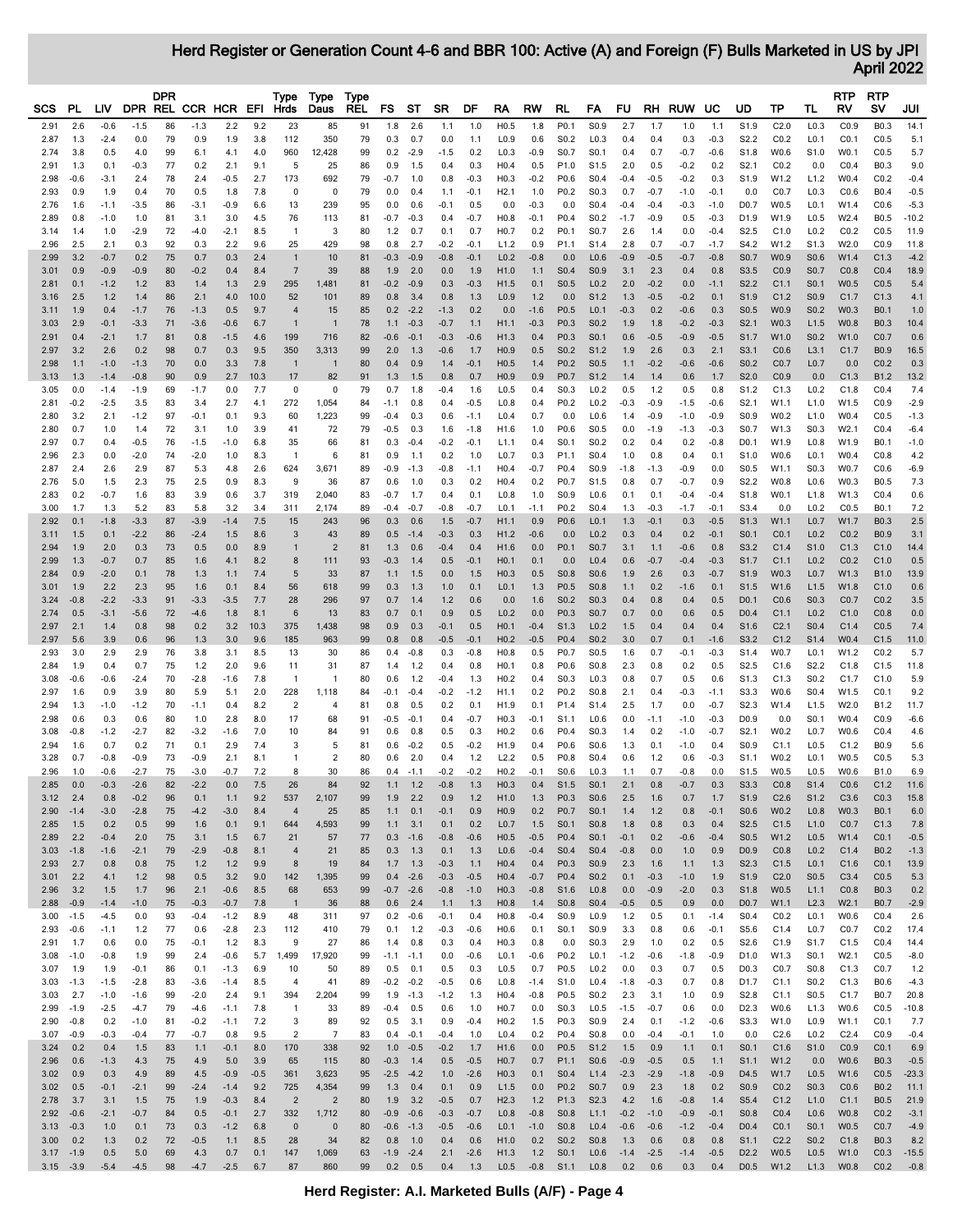## Herd Register or Generation Count 4-6 and BBR 100: Active (A) and Foreign (F) Bulls Marketed in US by JPI April 2022

| ST Name of Bull                    | Registration<br><b>Number</b> | GT   | BBR JH1 JNS |    |   | <b>NAAB</b><br>Code | JPI    | No.<br>Hrds | No.<br>Daus | <b>REL</b><br>% | Milk    | %<br>Fat | Fat   | %<br>Prot |       | Prot CM\$ NM\$ FM\$ |        |        |
|------------------------------------|-------------------------------|------|-------------|----|---|---------------------|--------|-------------|-------------|-----------------|---------|----------|-------|-----------|-------|---------------------|--------|--------|
| A RIVER VALLEY VICTORIOUS-ET       | 840003126479524               | 99K  | 100         | F. |   | 7JE5032             | -9     | 426         | 1.778       | 99              | $-731$  | 0.17     | $-1$  | 0.11      | $-5$  | $-72$               | -80    | $-158$ |
| ANMOR BELMONT WELSH WIZARD         | GBR 000055719                 | 8K   | 100         |    |   | 224JE2293           | $-11$  | 100         | 250         | 84              | $-767$  | 0.12     | $-13$ | 0.03      | $-21$ | $-75$               | $-77$  | $-88$  |
| A RECTORS ABE SPREE                | USA 115842443 50K             |      | 100         |    |   | 11JE984             | $-12$  | 30          | 97          | 95              | $-504$  | 0.01     | $-23$ | $-0.03$   | $-24$ | $-81$               | -77    | $-37$  |
| <b>ISNZ RIVERINA RONALDO CHAMP</b> | NZL 000314516 50K             |      | 100         |    |   | 97JE14516           | $-18$  | 230         | 1.211       | 68              | $-1786$ | 0.45     |       | 0.26      | $-14$ | $-107$              | $-128$ | $-312$ |
| RIBBLESDALE BEAUMONT               | GBR 000055792 63K             |      | 100         |    |   | 224JE2336           | $-19$  | 91          | 289         | 86              | $-1602$ | 0.45     | 10    | 0.19      | $-22$ | $-178$              | $-192$ | $-31$  |
| ISNZ GLEN LEITH DEGREE OMNIBUS     | NZL 000314502 50K             |      | 100         |    |   | 97JE14502           | $-20$  | 216         | .107        | 78              | $-1238$ | 0.34     | 8     | 0.12      | $-21$ | $-217$              | $-224$ | $-295$ |
| <b>AMARIA WILBERT-ET</b>           | CAN 109960092 99K             |      | 100         |    |   | 551JE1693           | $-25$  | 23          | 38          | 85              | $-107$  | 0.00     | -5    | $-0.02$   | -8    | $-112$              | -1     | -90    |
| A ENNISKILLEN ENGINEER 401         | CAN 012038719 99K             |      | 100         |    |   | 224JE2479           | $-28$  | 105         | 254         | 90              | $-1343$ | 0.27     | -11   | 0.07      | $-35$ | $-92$               | $-91$  | $-109$ |
| <b>CLOONEY CONQUERER-ET</b>        | GBR 000055781                 | 8K   |             |    |   | 224JE2329           | $-40$  | 58          | 167         | 84              | $-1004$ | 0.20     | -8    | 0.08      | $-20$ | $-228$              | $-234$ | $-282$ |
| POTTERSWALLS STARBUCK              | GBR 000055607                 | 8K   | 100         |    |   | 224JE2275           | -44    | 140         | 307         | 84              | $-1532$ | 0.39     |       | 0.12      | $-32$ | $-211$              | $-220$ | $-286$ |
| A HILMAR MERCHANT MANUEL           | USA 117577466 50K             |      | 100         |    |   | 147JE6210           | $-50$  | 6           | 50          | 92              | $-682$  | 0.15     | $-3$  | 0.00      | $-25$ | $-165$              | $-165$ | $-147$ |
| F SAXOWN KAISER CHIEF              | GBR 000055717                 | - 8K | 100         |    |   | 224JE2316           | $-54$  | 92          | 261         | 84              | $-569$  | $-0.03$  | $-33$ | 0.01      | $-19$ | $-184$              | $-182$ | $-172$ |
| TEINHAUERS IATOLA APPLEJACK        | USA 115488982                 | 50K  | 100         |    | F | 11JE968             | $-68$  | 600         | 3,926       | 99              | $-960$  | 0.11     | $-25$ | 0.07      | $-22$ | $-351$              | $-348$ | $-369$ |
| A ROYALTY RIDGE MB FULL THROTTLE   | USA 118534918 80K             |      | 100         |    |   | 147JE6221           | $-71$  | 15          | 37          | 91              | $-1696$ | 0.16     | $-50$ | 0.08      | $-46$ | $-342$              | $-344$ | $-366$ |
| F FOURCROSSES ONTIME STAG          | GBR 000055596                 | 8K   | 100         |    |   | 224JE2284           | $-78$  | 95          | 257         | 84              | $-1267$ | 0.08     | $-46$ | 0.06      | $-35$ | $-331$              | $-330$ | $-339$ |
| A TRIPLE-T-CF MR SWAGGER-ET        | 840003128791561               | 99K  | 100         |    | F | 7JE1605             | $-124$ | 57          | 97          | 93              | $-2449$ | 0.38     | $-48$ | 0.17      | $-57$ | $-582$              | $-584$ | $-650$ |
| <b>CJF HIRED MAGICIAN</b>          | 840003138865447               | 99K  | 100         |    |   | 7JE1705             | $-130$ | 23          | 65          | 91              | $-2754$ | 0.30     | $-77$ | 0.13      | $-76$ | $-616$              | $-618$ | $-645$ |
| A RIVER VALLEY VENUS VIP-ET        | 840003126479167               | 99K  | 100         |    |   | 777JE10003          | $-140$ | 214         | 581         | 98              | $-2287$ | 0.20     | $-73$ | 0.09      | $-67$ | $-642$              | $-640$ | $-643$ |
| A MR KATHIES KID ROCK              | 840003128791587               | 63K  | 100         |    |   | 551JE1772           | $-148$ | 10          | 10          | 82              | $-1729$ | 0.05     | $-74$ | 0.00      | $-63$ | $-678$              | $-668$ | $-610$ |
| A TOWER VUE PRIME TEQUILA-ET       | USA 114816452 HD              |      | 100         |    |   | 76JE156             | $-205$ | 1,732       | 6,122       | 99              | $-2141$ | 0.25     | $-56$ | 0.11      | $-58$ | $-863$              | $-859$ | $-875$ |